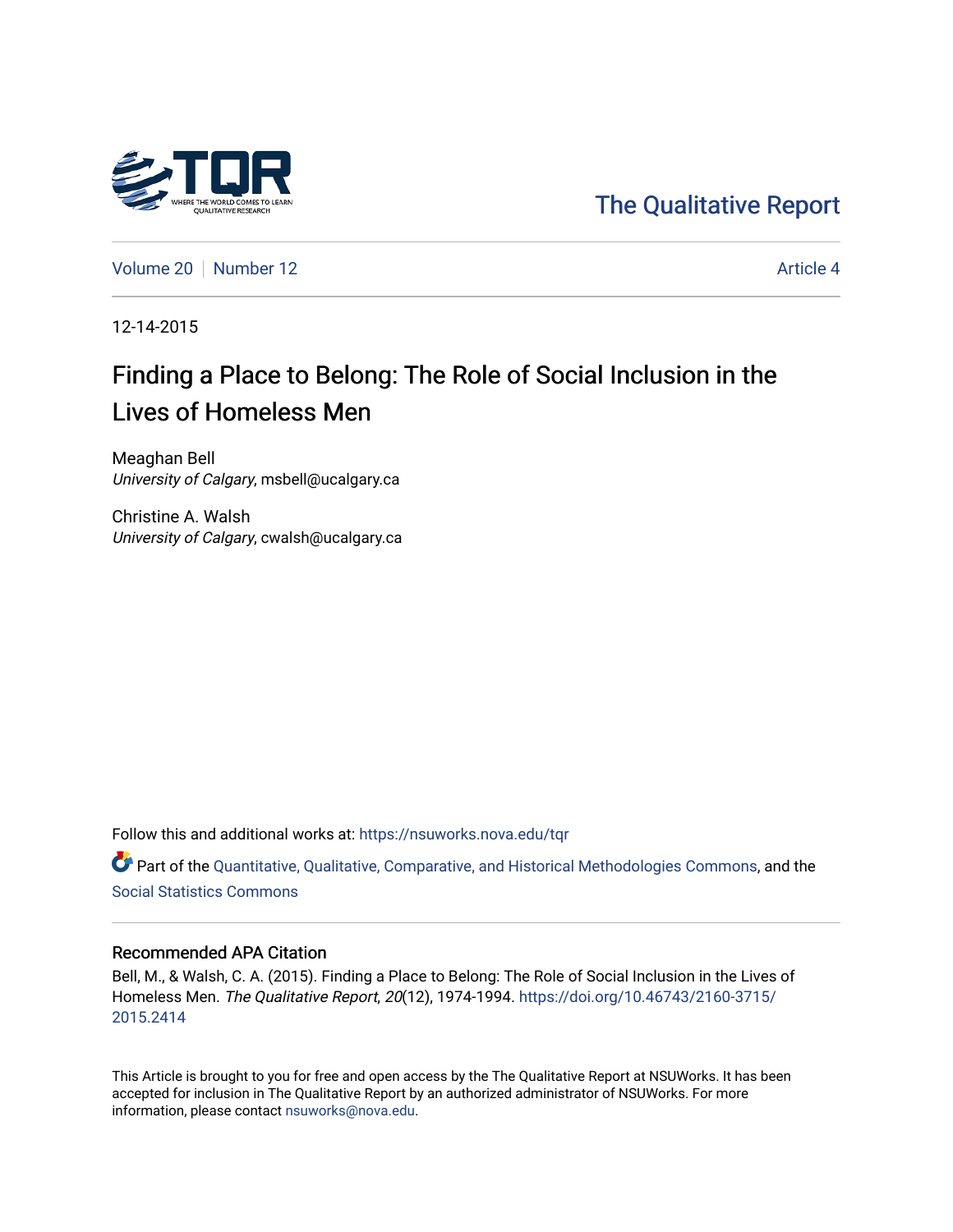

# Finding a Place to Belong: The Role of Social Inclusion in the Lives of Homeless Men

# Abstract

This study explores the role of informal social support networks of male homeless shelter residents. Authors utilized ethnographic methods, relationality and reflexive research approaches and key informant interviews with 10 shelter residents to investigate perceptions of belonging in overcoming social exclusion and countering the stigmatization cast onto as a result of their condition of homelessness. Study findings challenge our normative conceptions of homelessness by discerning between "rooflessness" and "rootlessness" suggesting that homelessness is more than the absence of shelter, but rather denotes the absence of support and inclusion in one's community. This research highlights a community within the shelter characterized by notions of acceptance and companionship. The associations shelter residents developed are creative and collaborative survival strategies allowing residents to negotiate their conditions of homelessness. As a result, some residents expressed reluctance to leave the shelter and (re)integrate into the community that had cast them off.

# Keywords

Homelessness, Ethnography, Social Exclusion, Community, Stigma

# Creative Commons License



This work is licensed under a [Creative Commons Attribution-Noncommercial-Share Alike 4.0 License](https://creativecommons.org/licenses/by-nc-sa/4.0/).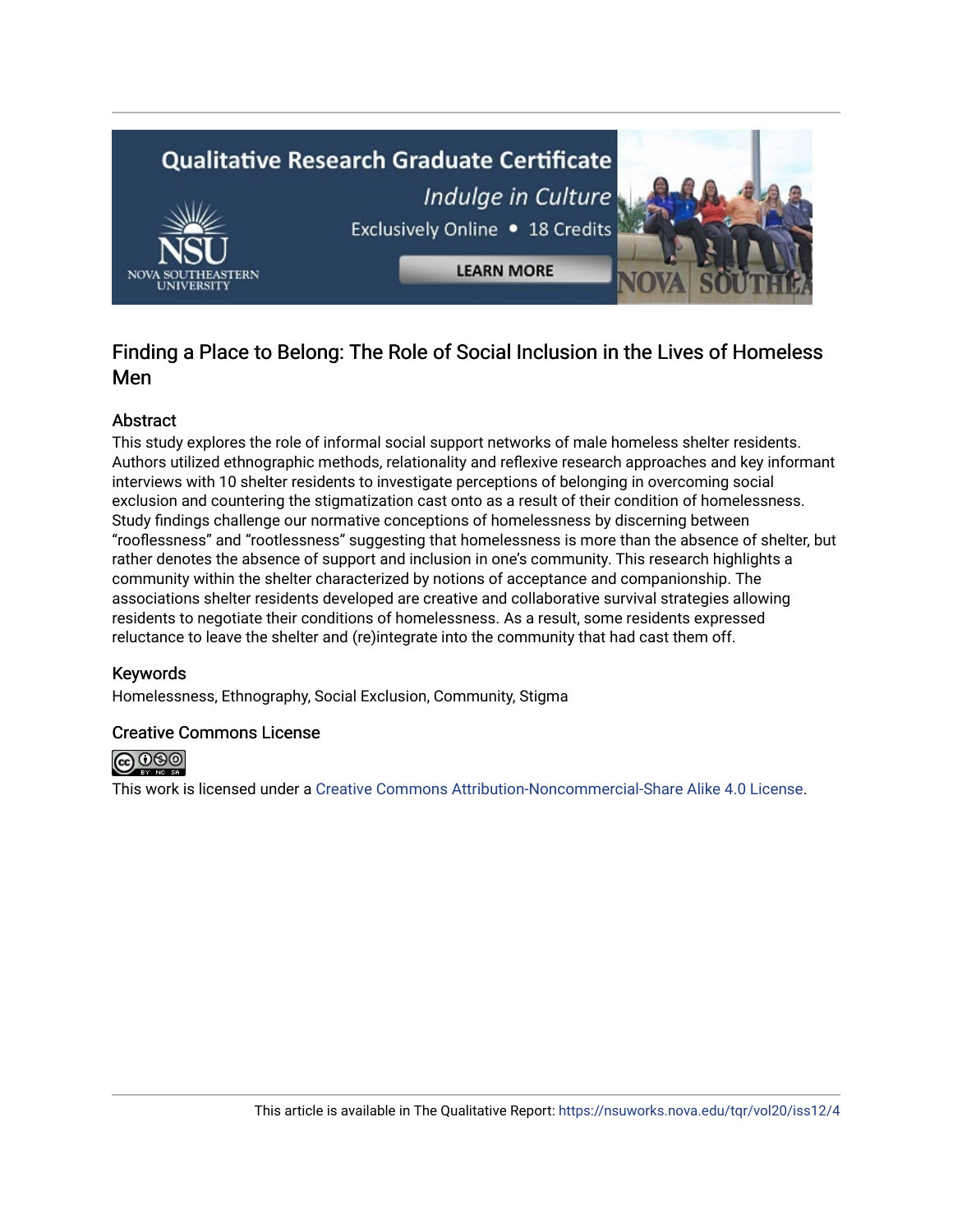

# **Finding a Place to Belong: The Role of Social Inclusion in the Lives of Homeless Men**

Meaghan Bell and Christine A. Walsh University of Calgary, Calgary, Alberta, Canada

*This study explores the role of informal social support networks of male homeless shelter residents. Authors utilized ethnographic methods, relationality and reflexive research approaches and key informant interviews with 10 shelter residents to investigate perceptions of belonging in overcoming social exclusion and countering the stigmatization cast onto as a result of their condition of homelessness. Study findings challenge our normative conceptions of homelessness by discerning between "rooflessness" and "rootlessness" suggesting that homelessness is more than the absence of shelter, but rather denotes the absence of support and inclusion in one's community. This research highlights a community within the shelter characterized by notions of acceptance and companionship. The associations shelter residents developed are creative and collaborative survival strategies allowing residents to negotiate their conditions of homelessness. As a result, some residents expressed reluctance to leave the shelter and (re)integrate into the community that had cast them off. Keywords: Homelessness, Ethnography, Social Exclusion, Community, Stigma*

Homelessness signifies the absence of a major marker of identity in Western society. The absence of a home poses great threats to social supports and relationships as individuals become geographically distant from customary sources of community and social support (Pleace, 1998; Solarz & Bogat, 1990). As a result of impoverished social support networks individuals who are homeless have limited practical and emotional support available to them, and accordingly feelings of social isolation, social discomfort, alienation, and marginality are not uncommon among this population (Boydell, Goering, & Morrell-Bellai, 2000). Consequently, to be homeless is to exist on the outside – on the margins of the social body. The experience of homelessness can be understood as a radical disruption in the understanding of self. Individuals who find themselves in discrediting situations, such as becoming homeless, can experience "a crumbling away of their former self-images without simultaneous development of equally valued ones" (Charmaz, 1983, p. 168). The continual loss of former self-images through stigmatization, the loss of objects and meanings that once constituted their social worlds, as well as changes in the nature of their social relations and interactions leads to diminished self-esteem, a loss of self-identity and concept of self (Charmaz, 1983).

One of the most salient features of resistance to the homeless' exclusion and stigmatization is their use of "identity talk" as a means to reconstruct personal identities. "Identity work" includes activities people engage in to "create, present, and sustain personal identities that are congruent with and supportive of their self-concept" (Snow & Anderson, 1987, p. 1338). Identity work requires having a sense of control or agency over physical settings, arrangement of personal appearance, and associations with selective groups and individuals. Identity work precludes the participation of individuals who are homeless who seldom have the financial, social or logistical support to participate in such activities. Instead, it is through their conversations, and stories that the homeless are able to "construct, assert, and maintain their desired personal identities" (Snow & Anderson, 1987, p. 1338). Juhila (2004) associates forms of identity talk with "talking back," understood as a practice whereby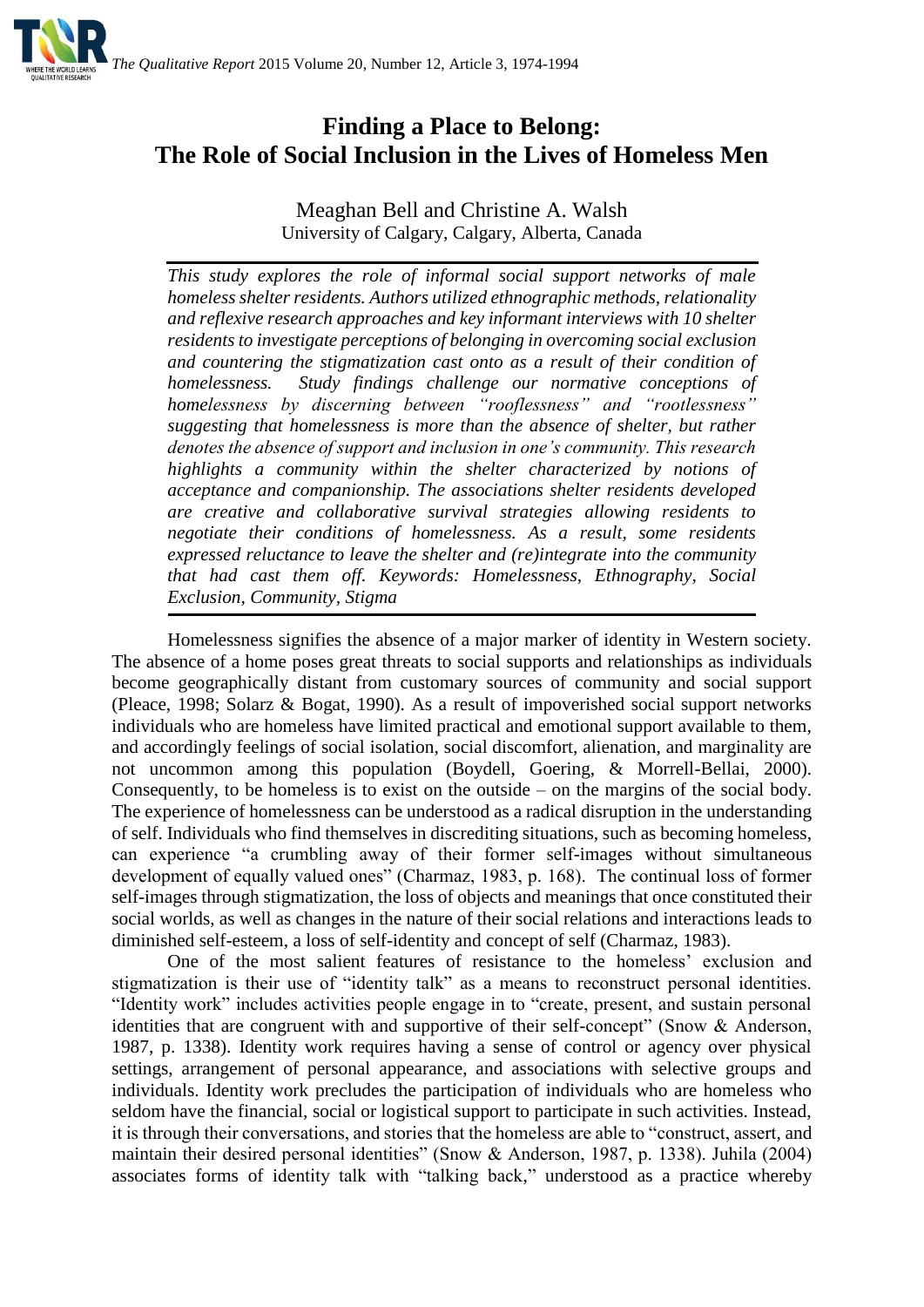individuals take a critical position towards their "given" stigmatized identity. She defines talking back as "consisting of acts which comment on and resist the stigmatized identities related to culturally dominant categorizations and which have the function of presenting the difference between oneself or a group and the dominant definition" (p. 263). Difference characterized between groups need not be defined negatively. Talking back and identity talk are both part of a larger process of identity politics that deals with the struggles over categories. Identity politics is not based on fixed categories, but rather emphasize the positive meanings of difference (Juhila, 2004).

# **Literature Review**

Despite the explicit connections between structural transformations and the rise in homelessness there has been little effort aimed at resolving homelessness in relation to the social structures contributing to social and economic inequalities (Lyon-Callo, 2000). Instead, homelessness has become a medicalized social problem whereby both the causes and the solutions are to be found within the individual (Lyon-Callo, 2000; Pleace, 1998; Snow, Anderson, & Koegel, 1994). The individual pathologies attributed to the homeless include: physical and mental illnesses, substance abuse, lack of education, childhood abuse or neglect, impoverished social networks, and deviant and criminal behavior (Anderson, 1997; Benzies, Rutherford, Walsh, Nelson, & Rook, 2008; Snow, Anderson, & Koegel, 1994; Walsh, Rutherford, & Kuzmak, 2009). However, these explanations hold serious fallacies as they fail to correlate these pathologies with larger structural forces such as racial and class discrimination (British Columbia Civil Liberties Association, 2004). For example, the prevalence of substance abuse among the homeless population must be understood in relation to larger problems of social inequality and social exclusion that can act as barriers to things such as attaining meaningful employment, which then can lead to an episode of homelessness. Furthermore, ascribing substance abuse or mental illness as a precipitator to homelessness disregards the possibility that substances may be used as a coping strategy, or that mental health problems are a result of one's experiences on the streets (Liewbow, 1993; Snow et al., 1993).

Despite the proliferation of research around the problem of homelessness in recent decades, the homeless continue to be collectively imagined as a homogenous "highly crippled and dysfunctional population" (Snow, Anderson, & Kogel, 1994, p. 463). As a result of the "picture of rampant pathology" highlighted in literature on homelessness, public perception and discourse surrounding the homeless have followed ensue giving rise to a climate of anxiety and fear surrounding this population (Snow, Anderson, & Kogel, 1994, p. 463). Examples of the social tension surrounding homelessness can be found in legislation that has increasingly criminalized "street life" such as loitering laws (Snow, Anderson, & Kogel, 1994), antipanhandling and anti-sleeping statues (Rosenthal, 2000); as well as the continued upsurge of conflict surrounding "appropriate" geographical locations for shelters and service providers. Debates over contested landscapes can be attributed to community discourses of NIMBY (Not In My Backyard), which Harter (2005, p. 324) suggests function as control strategies for containment and signify the "powerful symbols of surveillance, hegemony and control."

Public perception of the homeless and changes in official attitudes on the problem of homelessness, have important implications about the rights of members of the homeless population to access public spaces. Ruddick (2002) has explored the increasingly restrictive legal context for the use of public space by the homeless in Toronto, Canada and found that continued restrictions were creating the negative public perception of the homeless. Ruddick (2002) suggests, the legal context in Toronto "taught the larger, potentially sympathetic public to re-read the gestures by the homeless as aggressive and alien" (as cited in Klodawsky, 2006, p. 369).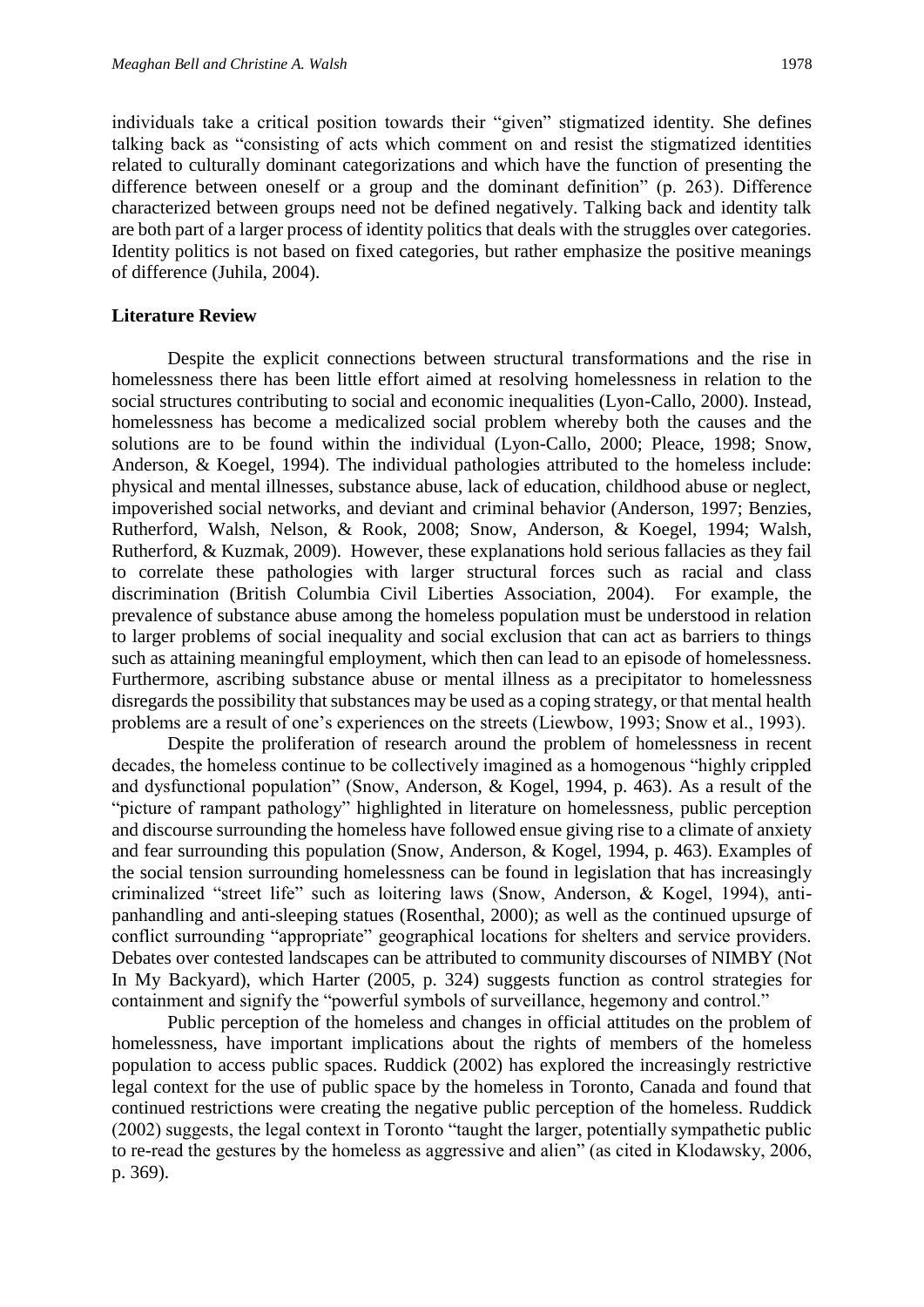While some efforts aimed at producing research and our subsequent policy responses has portrayed the homeless population as in need of social control and intervention, often highlighting their disempowerment, marginality and vulnerability (Anderson, 1997; O'Reilly-Fleming, 1993; Rokach, 2005; Schutt, Meschede, & Rierdan, 1994); others, in contrast, have highlighted their sense of community, collective strategies, and resistance by looking at the agency of people experiencing homelessness (Dordick, 2003, Juhila, 2004; Liebow, 1993; Snow & Anderson 1987; Wagner, 1993). Anderson (1997) suggests, "those who have been marginalized and who have been perceived as oppressed by the larger society have been able to transform their position into positive, collective ones" (p. 3). In her study on homeless women, Montgomery (1994) found that these women felt their hard times contributed to the creation of a new and more positive self. Similarly, Maousek (1991) concluded that the women in her study found the "profound loss of self, which is associated with homelessness, [presented] a spiritual challenge to define one's very existence" (p. 13). While the intent is not to dispute the marginality or disaffiliation of the homeless, rather we wish to suggest current research has overtly represented this population in a way that "magnifies their blemishes" and overlooks their capacities for resistance, strategies for coping and both individual and collective agency (Snow, Anderson, & Koegel, 1994, p. 462).

The research project presented here was conducted for the purposes of a Master's thesis project. The first task of developing the project was to carry out a literature search which yielded a great deal of published research regarding the disaffiliation of people who experience homelessness, I gathered the statistics regarding prevalence of addictions and mental health issues and the high rates of violence and criminality which led me to believe the potential contribution of this Master's project could focus on the demoralization of the homeless – from what I was reading, homelessness certainly seemed like a truly destructive and devastating condition. I knew very little about homelessness, aside from media portrayals and my own experience having just moved to an urban setting, so I decided to take up a volunteer position at one of the shelters. The first shifts volunteering in the shelter dismissed very quickly my notions of the "depressed homeless"- that image we have of ones body slumped over – instead what I saw were lively familial interactions, exchanges and relations between the men. I had not encountered anything about the relationships between people who were homeless (only between the homeless and the non-homeless) nor had I read anything alluding to notions of community in my literature search; why did these areas come up? I went back and included these phrases in my search strategy and used these (much fewer) resources to refine the scope of the project.

Admittedly, what was intended to be an investigative studies of the challenges related to individual pathologies of the male residents at an inner city shelter was quickly re-imagined to try and bring attention to the ways in which social relationships and participation in the shelter community effects how people experience homelessness, and their resulting marginality, including subsequent efforts to exit from the shelter.

My connection to homeless research arose from my research in interpersonal violence and trauma. These are most often inextricably interwoven. It is also through these connections that I draw upon my own lived experiences. In my research am interested in uncovering and telling "homeless stories" in ways that prioritize the voices of individuals directly impacted by poverty and homelessness as a means to acknowledged expertise and autonomy as well as informing policies and practices to enhance social justice for these marginalized populations.

### **Methodology**

In this research we explore the role of social support in the lives of male shelter residents in the creation of alternative social worlds whereby they were able to develop meaningful and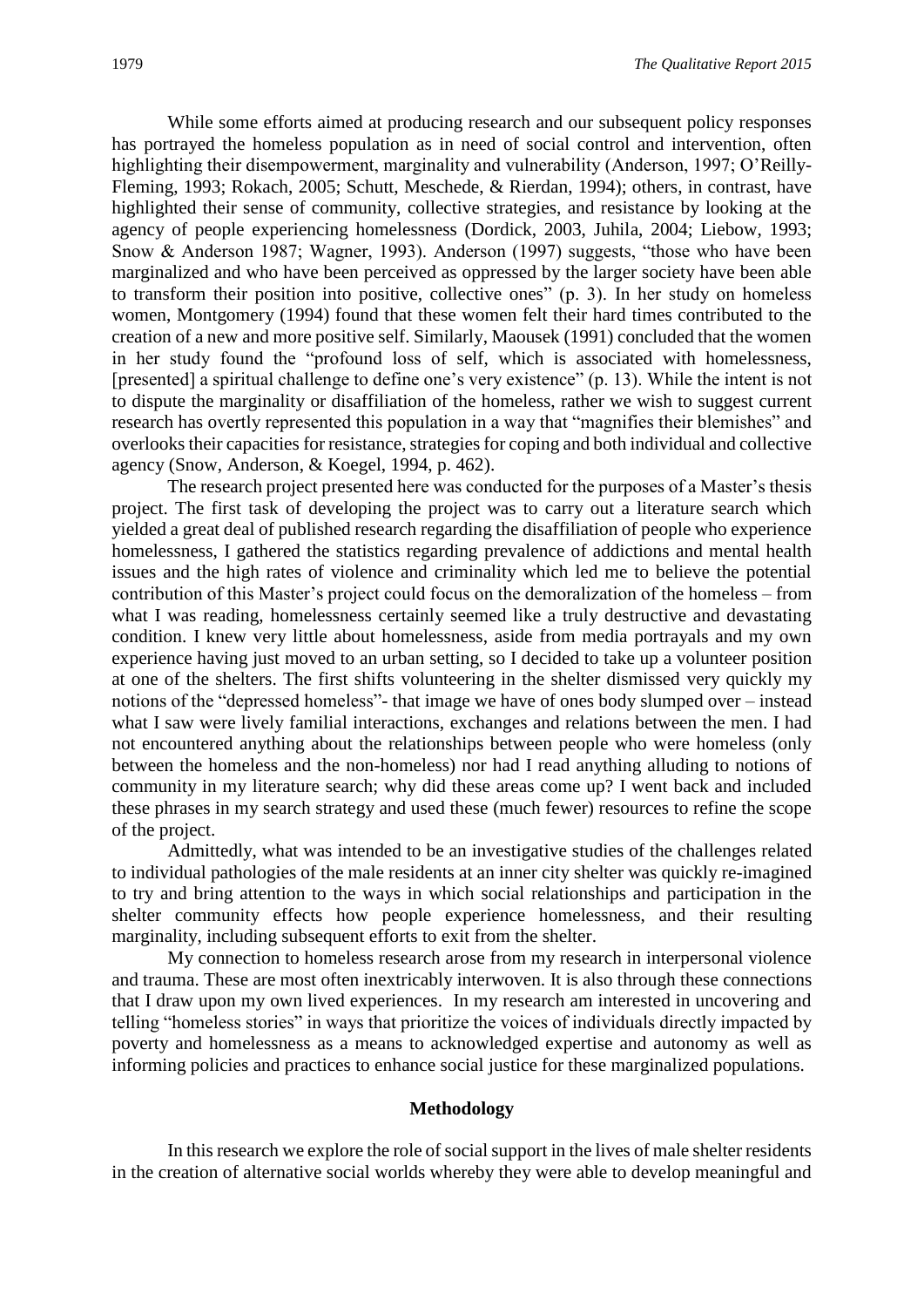positive conceptions of self to challenge and overcome the stigma cast on to them as a result of their condition of homelessness. Snow and Anderson (1993) have suggested that an understanding of the social worlds that people inhabit requires consideration of the meanings imputed to the objects and symbols constitutive of that world, and it is only through this understanding that we, as researchers, can attempt to make sense of our participants' perceptions of their everyday lived experiences.

Our study is based on ethnographic research methods employed over the course of 18 months at a large inner city homeless shelter in Calgary, Alberta (Blumer, 1969; Charmaz, 2005). We used Symbolic Interactionsim (SI), which begins with the empirical world as the object of study (Bluner 1969), as the theoretical framework employed for this study. SI supports in-depth exploratory research of the empirical world in order to uncover the symbols, objects and meanings that make up the everyday lives of our participants. SI is based on the assumption that individuals in the context of their social interactions create and maintain meaningful worlds in order to make sense of their everyday experiences (Benzies et al., 2009; Blumer, 1969). SI was born out of studies undertaken in the 1960's with marginalized populations, most notably recent immigrants in Chicago. It sought to open up lines of communication and understanding between different cultural and social groups (Mead, 1964). Mead (1964) believed it was through the close contact and identification with the daily experiences and perceived meaning of social worlds of participants that helped researchers to better understand the social conditions and needs of participants.

Through a mirco-analysis in the process of SI, investigators seek to understand the everyday lives of their participants in order to understand or draw conclusions from the macro structures in which they live including organizations, structures and institutions (Fine, 1993). While interactionists appreciate that much of the world is not of the individual's making including social structures, institutions and ideologies; what they are primarily concerned with is how individuals and collectives negotiate and understand their world. Particularly, how meaning is generated and expressed within that social world (Blumer, 1969; Forte, 2004). SI seeks to challenge the hegemonic presumptions of traditional objective, scientific research that precluded the human experience and interpretation of their empirical world (Fine, 1993). Importantly, SI has also been beneficial in conceptualizing and theorizing issues of stigmatization and labeling as well as impacts of self-image and self-esteem (Forte, 2004).

Exploratory research requires methods that will help the researcher who is "unfamiliar and unknown" to develop a comprehensive understanding of the social world of their participants (Blumer, 1969, p. 40). In order for the researcher to find the sources of meanings within the participant's everyday life, interactionists call for methods of inquiry such as interviews, participant observations, listening to conversations, and accounts of life histories of the participants (Blumer, 1969).

We used two methods of data collection in this study: (1) participant observations and (2) 10 in-depth, qualitative interviews with male shelter residents identified as key informants by the primary researcher who also engaged in the participant observations. Data collection was exploratory in nature, utilizing the methodologies of reflexivity and relationality to become conscious of, and monitor the ways in which our own historical, social, cultural and political ideologies impacted the research process and analyses (Ellis, 2007; Etherignton, 2004, 2007). Reflexive and relational methods promote an ethic of transparency and open dialogue throughout the research process to create a research space that is based on trust, mutuality, respect, reciprocity, acceptance and understanding (Ellis, 2007; Etherington, 2007). These methods are premised on a belief of reality and knowledge as socially constructed and situated within the social, economic, political and cultural contexts from which they are derived.

In the first eight months of participant observation the primary researcher gathered data in the form of notes and journal logs which were then used to refine the research problem,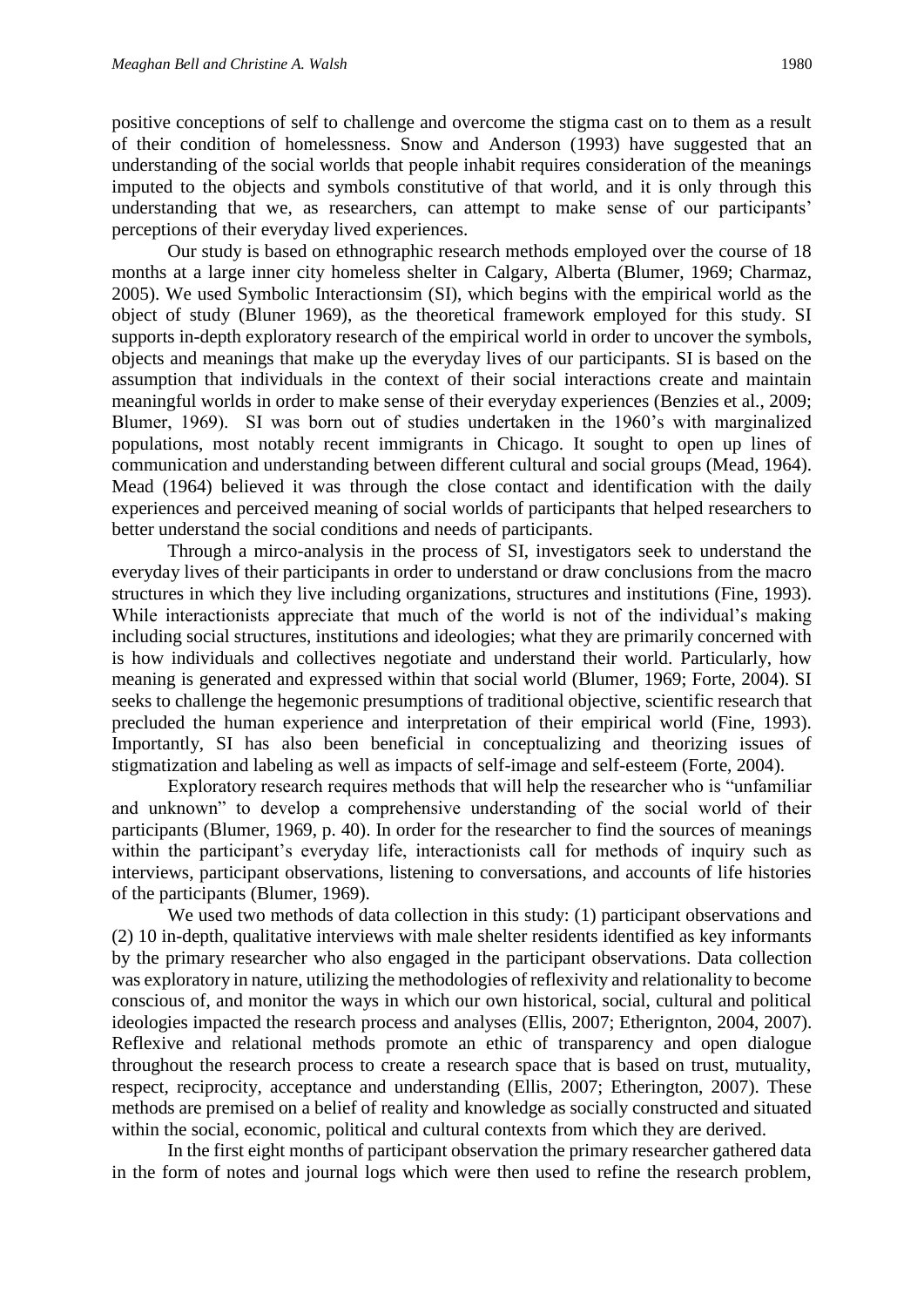deepen reflection on the study design, inform the development of the interview guide and identify the key informants to be invited to participate in individual in-depth interviews. The decision to engage in participant observation prior to commencing any qualitative interviews was rooted in the belief that some questions thought to be of primary importance to the researcher, were in fact not of high importance in the lives of participants. The participant observations were a very effective way to refine and refocus what eventually became the interview guide (Schensul, Schensul, & LeCompte, 1999) – as well as identifying key informants who were believed to best situated to speak to the topic, and in some cases, on behalf of their respective group The time spent prior to the commencement of the individual interviews allowed for the development of relationships based on trust and reciprocity between the primary researcher and key shelter residents, which ultimately allowed for a more grounded, contextual and in-depth look at the reality of their life at the shelter (Ellis, 2007).

The research questions, interview guide and identification of key informants were developed through the course of both observing and participating in the social world at the shelter. Many of our initial inclinations and questions derived through the literature review were either confirmed or disputed by the men long before the interviews began. As a result of this engagement, the primary researcher was able to delve much deeper into the phenomenon of their perceptions of belonging and involvement in the shelter community and associated relationships during the interviews. The research questions and interview guides were inspired by the events, interactions and conversations the primary researcher both witnessed and engaged in, as well as embedded in the literature. While the interviews followed a process through the use of an interview guide, participants were provided opportunities to bring up and discuss additional topic areas that were identified as important to them. This was encouraged to not only allow for new information and data not previously collected to emerge, but also to respect the voices and experiences of the men.

Interview participants were selected based on relationships and experiences developed during the course of participant observations. Key informants were invited to participate in an interview based on the belief they were best situated to describe and discuss the phenomenon of interest – and in line with SI principles which advocate research "sedulously seek participants in the sphere of life who are acute observers and well informed" (Blumer, 1969, p. 42). Participants who had provided insights during the research design were invited to participate in the individual interviews. Additional participants were selected based on an experience that research team was interested in exploring deeper – including one participants recent experience of returning to the shelter after being re-housed; those who were very active in the shelter community as well as one resident who explicitly worked to maintain distance from the groups. The selection process did come with its challenges. Some shelter residents who had heard about the study requested to participate in an interview, however, financial and time constraints, as well as the conditions of our ethics approval (approval was granted for only 10 participants) precluded their involvement.

Interviews with key informants were conducted over a period of five months and all 10 identified key informants agreed to participate. Participants provided informed consent and were given a \$20 (CAD) cash honorarium for their time. Ethics approval was granted by the university research ethics board. Interviews, which lasted between one to three hours were audio-recorded, transcribed, and coded with Atlas TI software. Once the interviews were transcribed, participants were provided an opportunity to review and provide any further comments or insights. The data sources used in the analysis included notes, memos and journal logs from the primary researcher as well as verbatim interview transcripts from the ten key informants. Data was analyzed using Atlas TI software with data coded and organized thematically to respond to, and describe the following research questions: (1) What role does social support assume in the everyday lives of shelter residents – what are its benefits and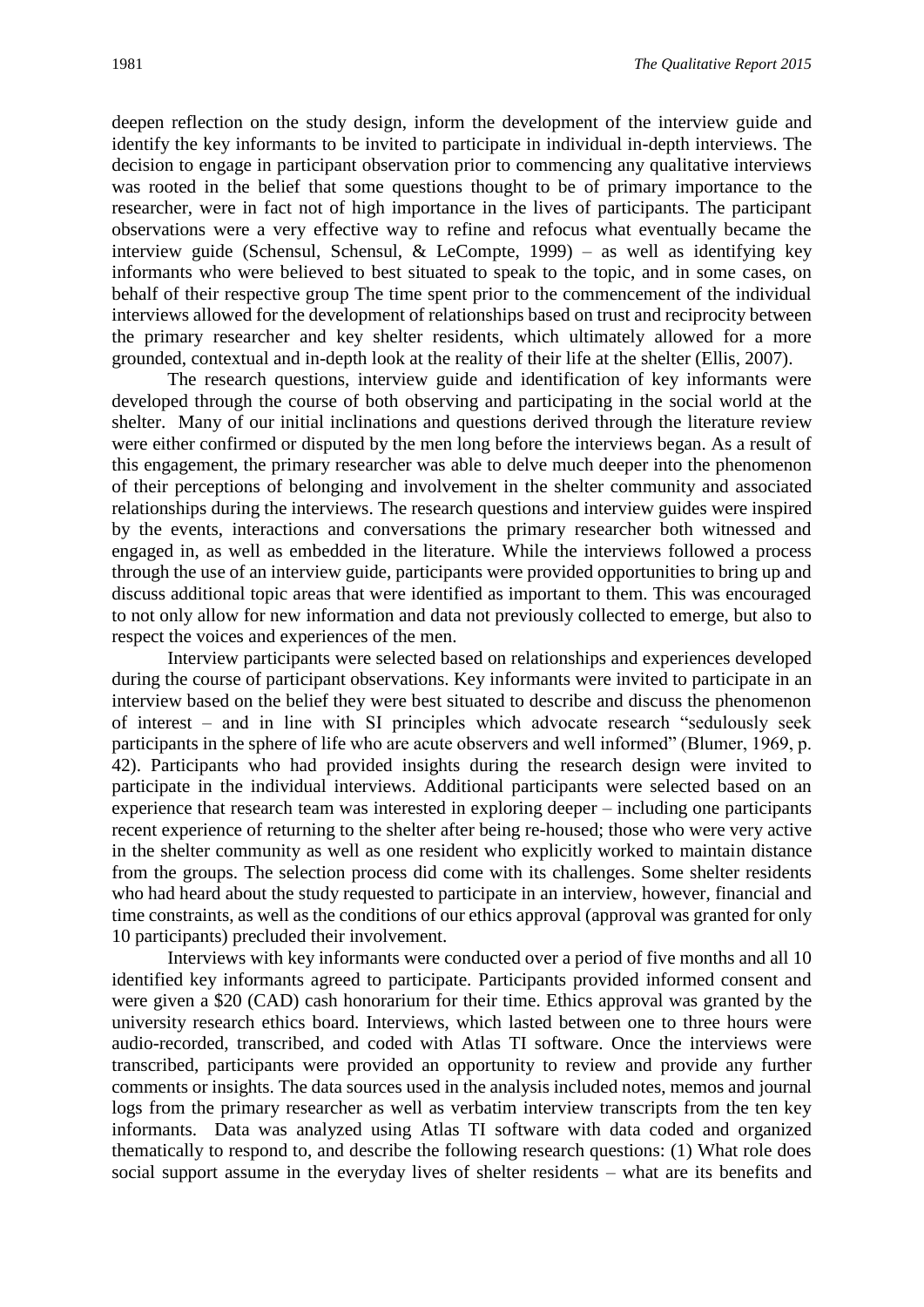implications? (2) Does membership in the shelter community and subsequent access to informal social support impede residents' efforts to permanently leave the shelter and exit their condition of homelessness?

The dataset for analyzed was comprised of the words that participants used to describe their experiences and the primary researchers reflections of witnessed interactions and relationships the presentation of findings, however is ultimately the researchers' interpretations. As Bourdieu (1989) explains, researchers have merely produced an account of the accounts of the research participants. Researchers are tasked with grasping participants' realities through the course of data collection and through reflexive measures during the course of data analysis. The process of data analysis then was an attempt to "re-present people's stories as told by them" (Etherington, 2007, p. 599).

Thus, it is important for readers to appreciate the presentations of findings is merely one interpretation – the findings produced are what they are because of how notes and reflections were captured during the participant observations; because of who was chosen to be interviewed and the responses that were probed for elaboration and because of the ways in which data and descriptive quotes were categorized into themes that could reveal more about the social world of the shelter and of the men who live there. Thus, we encourage the reader to continue the reflexive act. As Etherington (2007), advocates to invite the reader to subject the text to deconstructive rereadings so as to turn the critical gaze inward and become conscious of the ideological and political lenses with which you are reading and have the opportunity to generate your own interpretations. Etherignton (2007) states:

…reflexive research encourages us, and to some extent demands, a level of resistance, specifically in relation to dominant discourses and ideologies. In this "resistance" approach, the researcher is a construction, and the validity of research is a function of its capacity to transgress, challenge, or subvert existing conceptions. (p. 533)

#### **Findings**

This study (re)presents the experiences of male residents of a homeless shelter, revealing the social world that has been constructed by the residents in an attempt to transcend their stigmatized identities and engender a sense of belonging and self-worth through the adoption of spirited identities. The social world provided the opportunity for members to attain comfort and acceptance in common experiences that arose through their condition of homelessness. Interpersonal relationships helped residents to regain a sense of worth through engaging in identity talk which allowed the men to transcend their superfluous position within mainstream society into a position whereby they saw themselves as contributing and important members within the shelter community. The consequences of these relationships however, were resultant shelter entrenchment as the men came to identify with the social and physical environments of the shelter and increasingly removed from mainstream community. The ability of entrenched shelter residents to achieve housing stability was negatively impacted by the following: fear of losing interpersonal relationships, "survivor guilt" associated with exiting homelessness while important relations were left behind, and the impact of internalized stigma and prolonged segregation from mainstream community.

Findings are organized into four central themes identified through process of data analysis. Themes are interrelated and interdependent; that is one theme does not necessarily develop or evolve into another, but rather the circumstances that brought these men into the shelters, and that which contributed to their continued residency are embedded with associated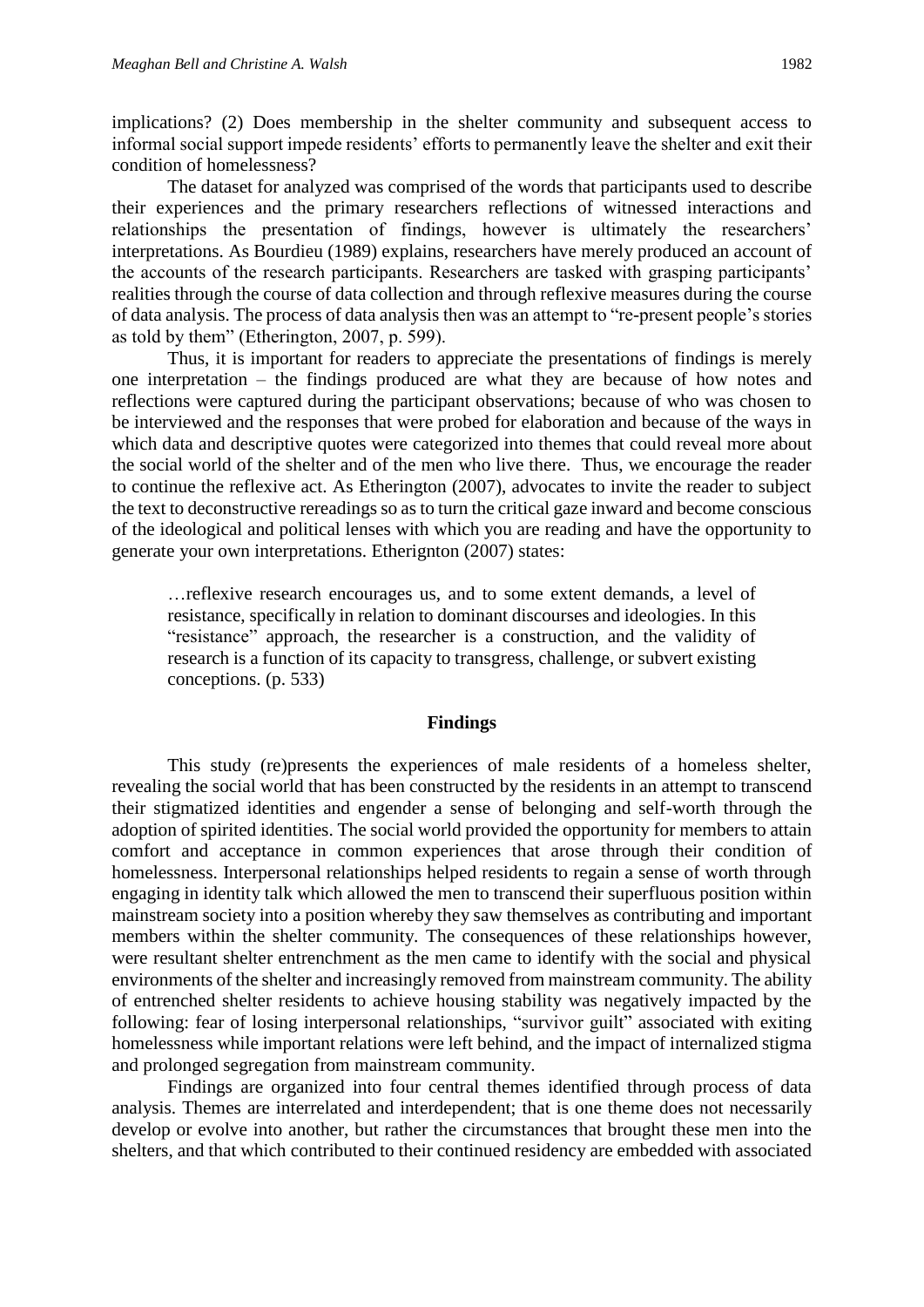experiences of homelessness and exclusion. The data and presentation of findings should be understood as cyclical and fluid rather than linear, directional and fixed.

To illustrate each theme we chose selected quotes from participants. Some participants are represented by self-chosen pseudonyms; others chose to use their real names.

#### *Perceptions of Exclusion: A Stigmatized Body*

All participants expressed feeling of "outsiderness," a sense of being unwanted by the larger community and the impact of stigma on their everyday lives including using public spaces, engaging with members of the domiciled population, seeking employment and housing, as well managing their appearances. Participants conveyed beliefs their status as "homeless" had simultaneously warranted them the status as "unworthy" fostering societal neglect of both the realities of street life and their own experiences within that world, including victimization. As Justin articulates:

People are dying in the streets every week, but they are homeless and junkies and no one cares… they just don't care, it's "well he's homeless, they'll kill each other off"…Why put resources into looking for a prostitute or a crack head? But living here you see these people every day and realize they are just trying to get through this life.

Not only did participants express feeling as though there was little regard for the lives of the homeless community, they felt the attention they did receive was often in the form of surveillance in an attempt to control their proximity to public spaces and the general public.

If you are carrying a backpack and wearing a baseball hat and hoodie it is game on. Like, it's absolutely reprehensible. They've waged a war, the city really has waged a war on the poor, especially the [shelter]...they [the shelter] are not welcome here and by extension we are not welcome here. Hugh

Negative interactions with the larger community and law enforcement led many to feel unwelcome in public spaces with few alternatives spaces available to them.

You can either hang out in the parking lot of the [shelter] or the [shelter], but when you have no money and nowhere to go places like Olympic Plaza where there are shows and it's a nice place to be. You can go there but after 20 minutes the cops are going to come and jack you up [harass you] and the people there are going to avoid you like the plague. It's like walking around with a big sign on your head that says, "I'm worthless"… the way you are looked on by society, like you feel like an alien… you always have to leave because you're not welcome, you're not welcome, you're not welcome anywhere. In a town of a million people you are made to feel like you're by yourself and you're alone because there is nowhere to go. Justin.

# *Surviving Your Life*

The shelter had come to act as a place of refuge from the violence of their world – the constant clash with the public and inaccessibility of Calgary's "public" spaces. It was the through the construction of their social world at the shelter, and the interpersonal relationships that shaped it that fostered a safe haven from the effects of exclusion and disenfranchisement.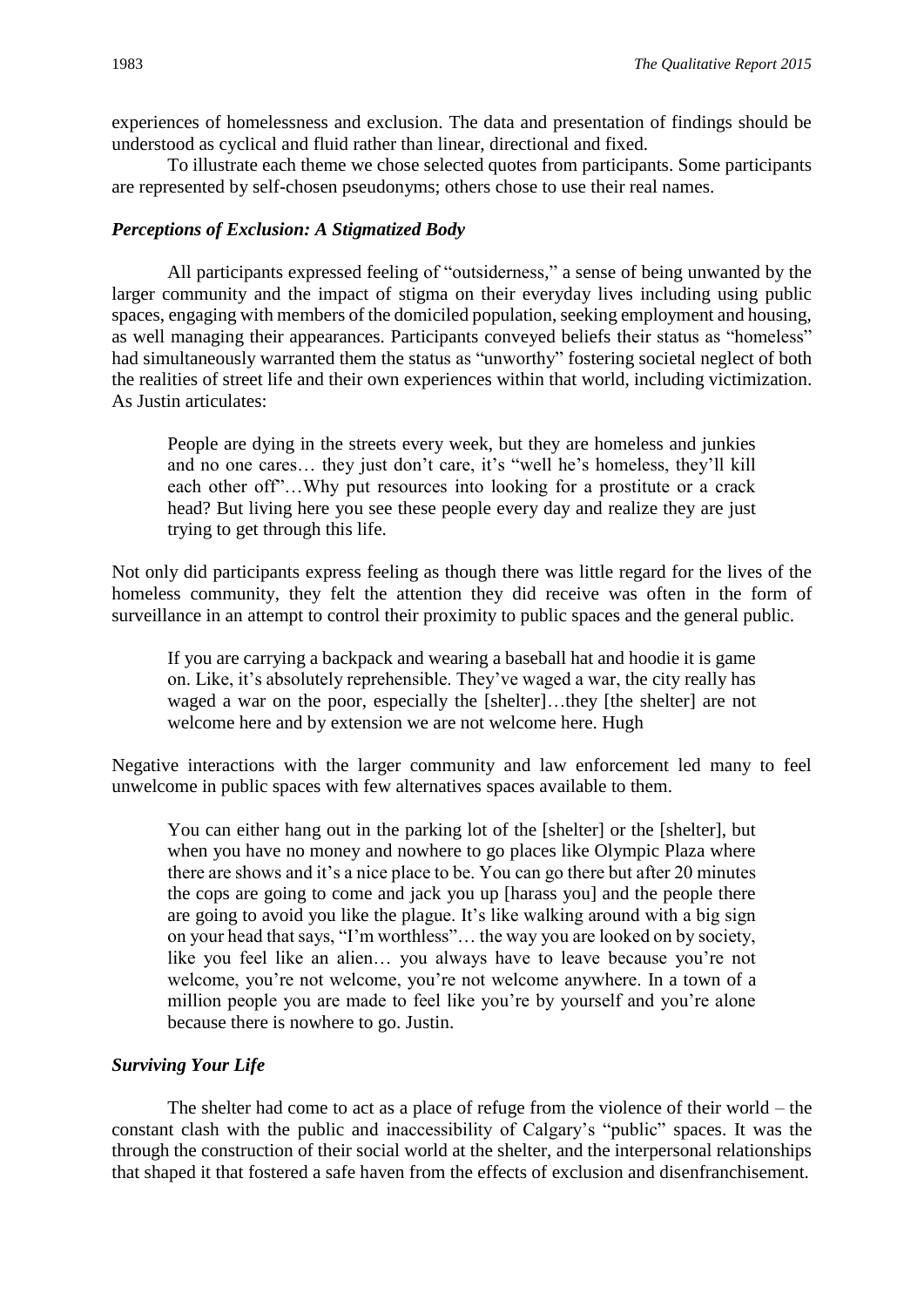The loneliest time is at two in the morning when you can't sleep and there is no one around and you realize that you are homeless. I can honestly say that if it wasn't for the few friends I have made here I don't think I would have made it…the friends that I do have here know me, they know what I am going through and it makes it alright to be me. Nowhere else is that ok…to have a friend here is like I actually matter. Somebody actually cares enough about me to come to me if they are having a hard time. And in a society where you are treated like a piece of shit, and a bum, and lazy, and good for nothing, and criminal or whatever, to have somebody come up to you and say "want to go for coffee," to be not just another bum you know? I have met people here who do care, who do understand…they aren't getting paid to do it. They don't look down on me like "oh you're homeless, that's so sad." Justin

Interpersonal relationships not only helped alleviate isolation, provided physical protection of persons and property, but also contributed to the identification of status based on group characteristics. If you think of a high school cafeteria with lunch tables marked by "jocks," "popular kids," etc…the shelter was organized in a similar fashion with "bottle pickers," "drinkers," "users," "dealers," etc… Involvement in a group made a public statement of your activities and, for some, was a major marker of identity. Moreover, lack of association in any group also made a statement. Relationships were identified by all participants as critical, however, choosing with whom to enter into relationships was a strategic and thoughtful process and was not to be entered into lightly.

It's [relationships] essential. You can't be in here alone… you can't be an island onto yourself in here because people will see it as weakness, like how come no one is attaching? ...like again with the community we keep things on lock down [referring to his and his group's area in the dormitory] we don't let new people in… and just like a family right we take care of each other and look after each other's stuff. Hugh

Everyone clicks up hey; one for safety and two you find people down here that you can relate to. Down here it's fight for survival, it really is… you're in a sea of addiction everyone's got their crutch… stuff gets stolen every night, my cell phone has been stolen, I've been stabbed twice since being here. Shawn

Because residents believed the larger society had little regard for their life, each of the participants discussed the desire and necessity in working together to provide protection for the collective suggesting they must "buddy" up to not only protect one another from outside threats, but from internal ones as well. As there are fewer and fewer public places in which to safely occupy, and not be ticketed for loitering, there is now an overcrowding in the surrounding shelter area, which has according to participants, led to an increase in violence. Hugh recalls incidences when older male residents were being physically assaulted near the shelter and the reaction of the collective to organize and offer protection:

There was a posse being arranged, we started to recruit, one more, one more. We're starting to set up decoy guys and hide in bushes...there are some really decent, shining bright lights of humanity in here. I wish people would see that, no one would believe it. Some of the most decent people I have ever met in my entire life have been in this building and that is an incredible thing to say.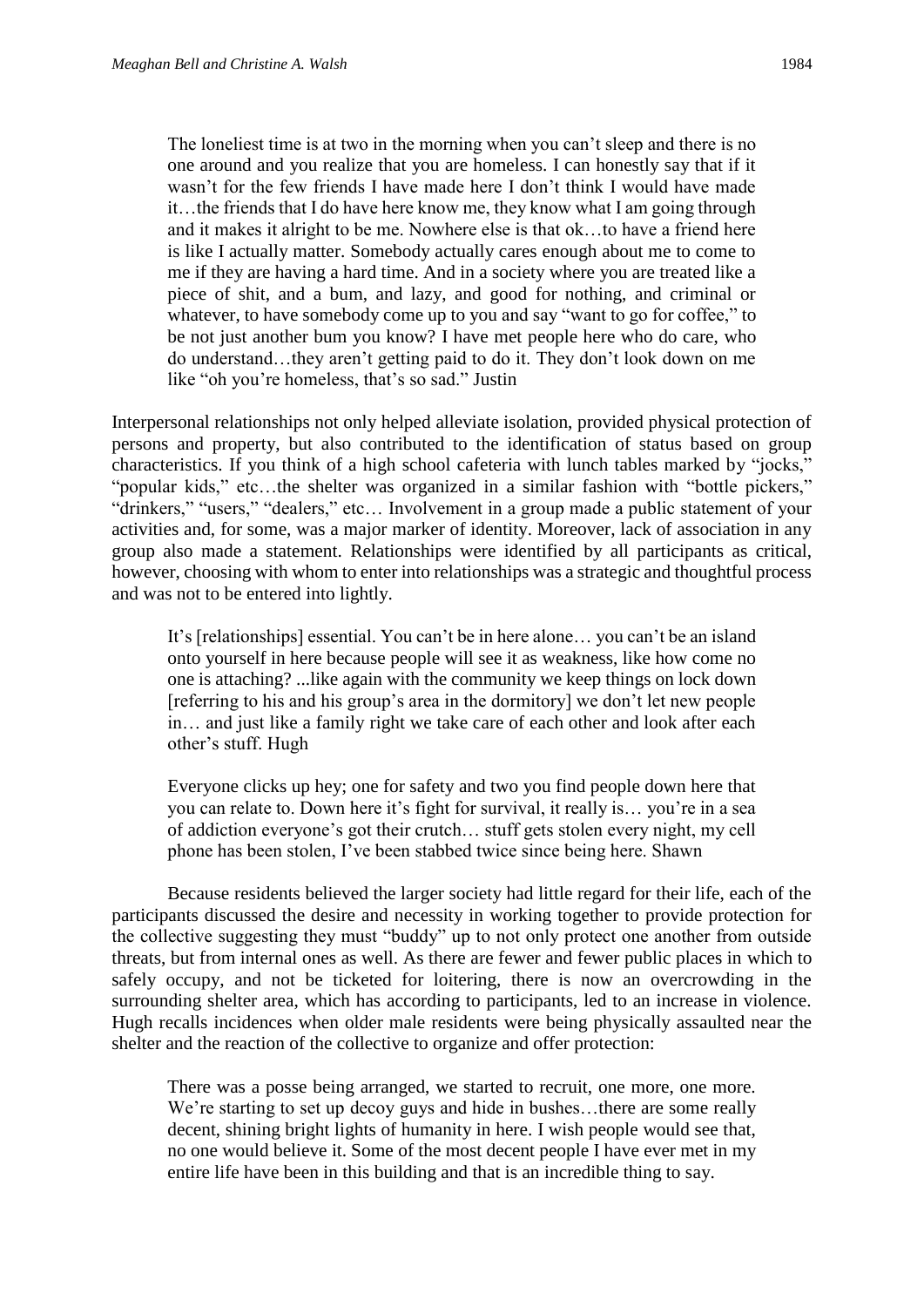The men also use the collective to provide protection to the residents they perceive as most vulnerable, as Hugh explains:

I know personally there are four of the older guys and two of the MH [mental health] specifically that I have like adopted, and I dare someone to try [to victimize them]. Not on my watch. The good thing about the family aspect of [the shelter] is if someone new and someone picks on [two names of shelter residents] or one of the guys that I genuinely care for the wellbeing of, even if I can't get it done myself, the rest of the "trailer park" is with me. So that family thing is stronger here than it is on the outside, you know what I mean.

If a residents behavior has fostered feelings of distrust among residents the men have devised numerous strategies to not only make it known among the other residents, but will organize to catch someone in the act (such as stealing), or behave in ways to make the individual feel unwelcome until they decide to move onto another shelter. Shawn describes this strategy:

You will see cases of someone stealing, but then everyone comes together and says "ok I was over here, he was there, he was over there, but wait who was the guy sitting there?" We will leave something on the table and pretend to read a book or watch TV until he takes it. Everyone wants to set this guy up, to catch him.

Participants advocated these strategies are vital to their own survival and the maintenance of the collective life, warning an admittance of the "wrong person" into your social network can have devastating and dangerous effects. Establishing associations is an exercise in survival. Study participants advise you need to choose individuals who can make your life more tolerable, safer and enjoyable. When choosing whether to associate with another individual they suggest, residents must consider their involvement in drugs or street crime, their reputation (i.e. are they known to be a "rat" or a "junkie"), as well as the potential of reciprocity and shared resources. All participants discussed the importance of determining who you can trust, relaying there are severe consequences if trust is misplaced. Justin articulates:

I am very careful with who I associate with. For me I'll say hi to almost everybody, but like out here you have to be very aware of whom you're hanging out with, like the wrong person will get you killed. And I've seen it many times. Out of the 800 people here I only have four guys that sit at my table and that I trust.

# *Finding a Place to Belong: The Shelter Community*

Support among residents extends beyond physical and emotional support to include material resource such as food, money and cigarettes as well as logistical and vocational support including assisting in accessing resources, filling out applications for income supports or searching for employment. During the interviews we brought up the many incidences we had witnessed where someone would come to the intake office in search of food only to hear there was no dinner left over. More often than not, another resident would walk by and say, "hey, I have some snacks in my locker I will grab them for you." The concept of sharing was incredibly important. George says, "[p]eople outside this world would never expect that, that people who are perceived to have nothing give more freely."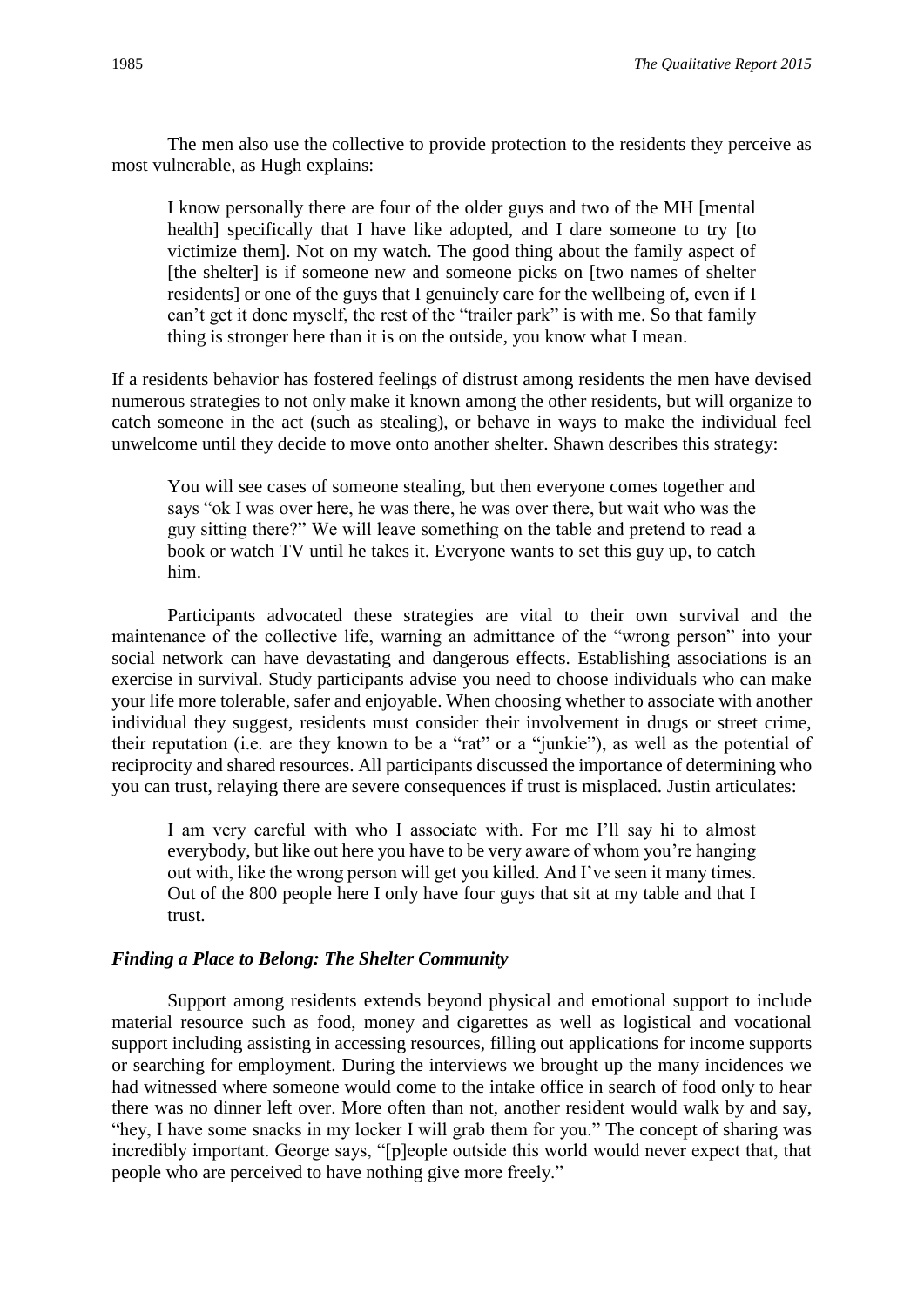Murray captures this sentiment in discussing his relationship to his "best friend" Hugh, saying they provide for one another;

Yeah it's great, like if I have two smokes and he needs a smoke here you go I'll give you my last smoke I don't care, you need a beer, here you go, need a hat? Whatever, it doesn't matter; I will get it for him.

The relationship between Murray and Hugh is so significant to Murray that when asked about his ideal living arrangements he said, "living with Hugh." When we questioned whether he would take an apartment if Hugh could not accompany him, he said, "I would find a way to bring him, I wouldn't leave him."

Hugh expresses the appreciation he felt for the residents who cared for him after a workplace injury, "I can't tell you how many guys came over to my bed at night asking me how my back was, asking, *do you need anything, can I get you a cup of tea?*"

For some residents embracing their experience and time at the shelter comes from their perception of what they gain from other residents. Hugh notes that he stays at the shelter because he occupies a role at the shelter that is otherwise unavailable to him. At the shelter he has assumed the role of caregiver; he takes care of the men and in return garnishes a great deal of respect from both residents and staff. When speaking about an incident where conflict arose between two residents, which Hugh assisted to defuse, he says:

And I really like [name of resident], and that night down in the laundry room he came up and gave me a hug and didn't let go for like 90 seconds, really an odd weird moment, but just because he was scared right. It was childlike. But so now, I have this wounded bird, now he's my newest wounded bird. He just needs a little direction and a little help.

The role Hugh occupies at the shelter provides a sense of meaning in his life:

You can have a home here. I have a home here, I am houseless but not homeless right now, really I am not…and that's part of the reason I'm still here.

The men involved in this study found the relationships they formed with other residents to be more "real" and "raw" because of shared experiences. As George states:

I don't know what it is. I have an idea; it's that basically we've been through almost the same thing. He's been involved in drugs; I've been involved in drugs. I understand where the other person is coming from, which a regular person wouldn't understand where I am coming from. It's very hard for a straight person to understand a street person. I understand it because I've seen it, I've lived through it. It's hard to get off the streets.

To be a part of the shelter community is to be a part of something; to have a sense of place and source of affirmation in the world. Hugh spoke to the ways in which the feelings others had for him helped to counter the stigma he felt because he is homeless:

It's just like you have the shittiest boss in the world who calls you an idiot five days a week for eight hours, it's nice to go home at the end of the day to people who love and care about you, you know for who you are and what you are, not what they perceive you to be. It's a very big part of this, it's very important to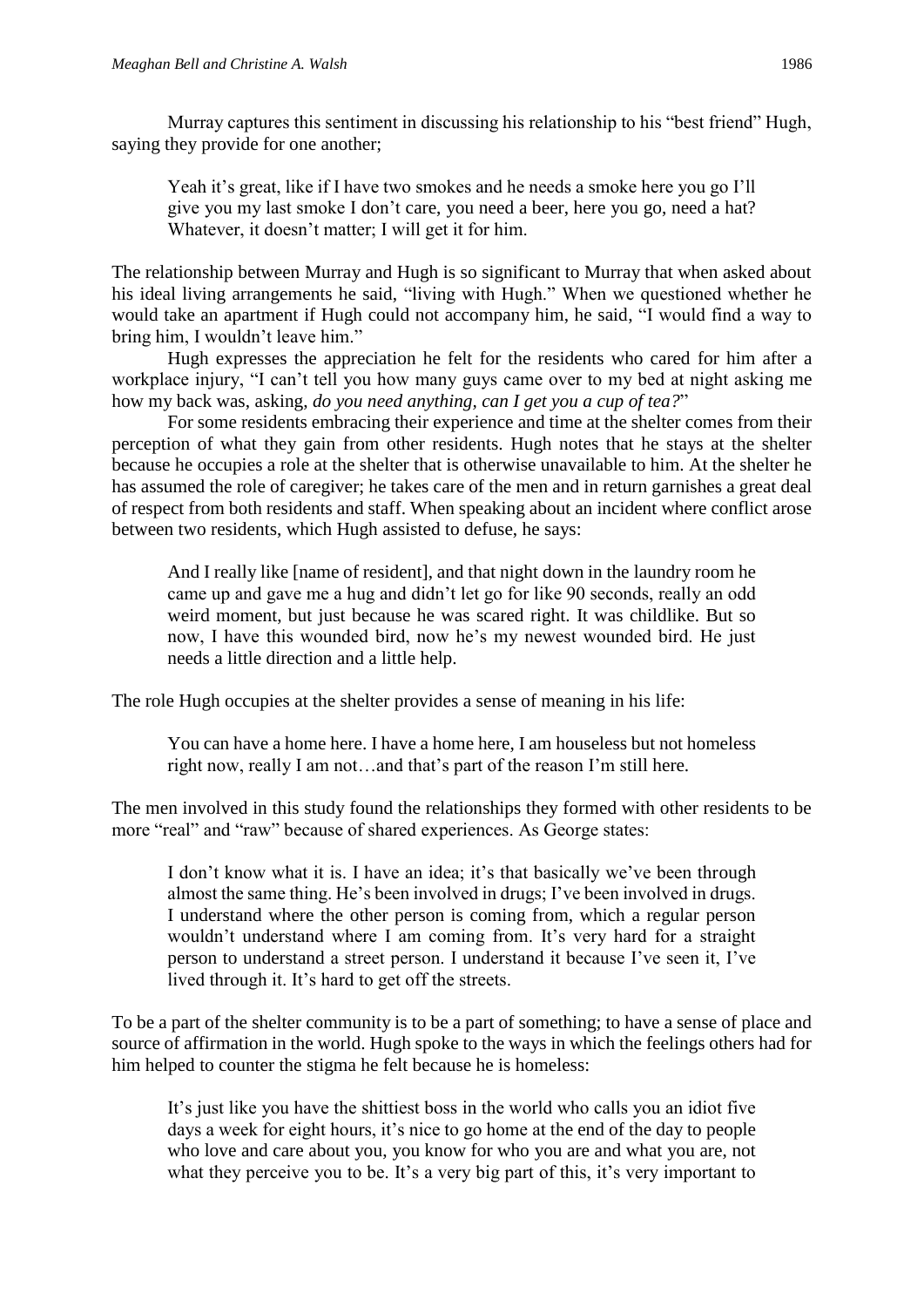me. But not, "oh Hugh, you're such a good guy," but that you matter and I give a shit that you come home at night.

Justin describes his relationships as being based on respect:

They don't look down on you. You can actually talk to them about what's going on and they're there and they have the same or very similar experiences… it's like a subculture… at the end of the day when push comes to shove, it's been in those hard times when I can't see my son, and I do want a crack hoot, or a drink, when I'm just, when I feel so alone that you know it's in those times that I do need to reach out, and it's in those times that I find the most unlikely of friends.

The men shared that the sense of solidarity and acceptance of one another stems from the communal perception of shared experiences of what can bring someone down into the shelter, as well as a personal knowledge of how difficult it is to get off the streets. Residents at the shelter understand that people do what they have to in order to survive, and they understand this because they do it too. As George explains:

You know a lot of people say this guy does drugs he's a very bad person. You know it doesn't make the person bad; it's the drug that makes the person bad. I've met a lot of good people in here. There are a lot of very good people in here that are fighting demons. Just like me. But it doesn't make you bad, and people don't understand that.

The relationships between residents were described as having such a strong emotional component that their loss can be devastating. Justin lost the support of a close friend, who was arrested for outstanding warrants and this loss of companionship resulted in an attempted suicide that left him hospitalized for almost two months.

#### *Leaving your Home for a House*

While there are personal, social and institutional pushes for the men to take leave of the shelter and enter into permanent, independent living arrangements, there are significant barriers to successfully exiting the shelter. The creation of surrogate families to replace the ones they had lost, or never had proved to be one of the most significant barriers. During our 18 months at the shelter there were countless incidences where residents would obtain housing and presented their big news to their various groups in a very eager and excited manner. In the days and weeks that followed their move out of the shelter however, they would begin to reappear at the shelter for visits, meals and eventually were back living there.

In response to the phenomenon of residents returning to the shelter after receiving housing, Murray states:

Yeah they don't want to leave; there are older guys that don't have a wife, a family. This is their family. That's not me, but that's what it is. It's the camaraderie right, these guys are the only guys they have; they come back at seven at night, drinking their beers and yak yak yak. I see it every night. I know a guy who has an apartment and he sleeps here every night.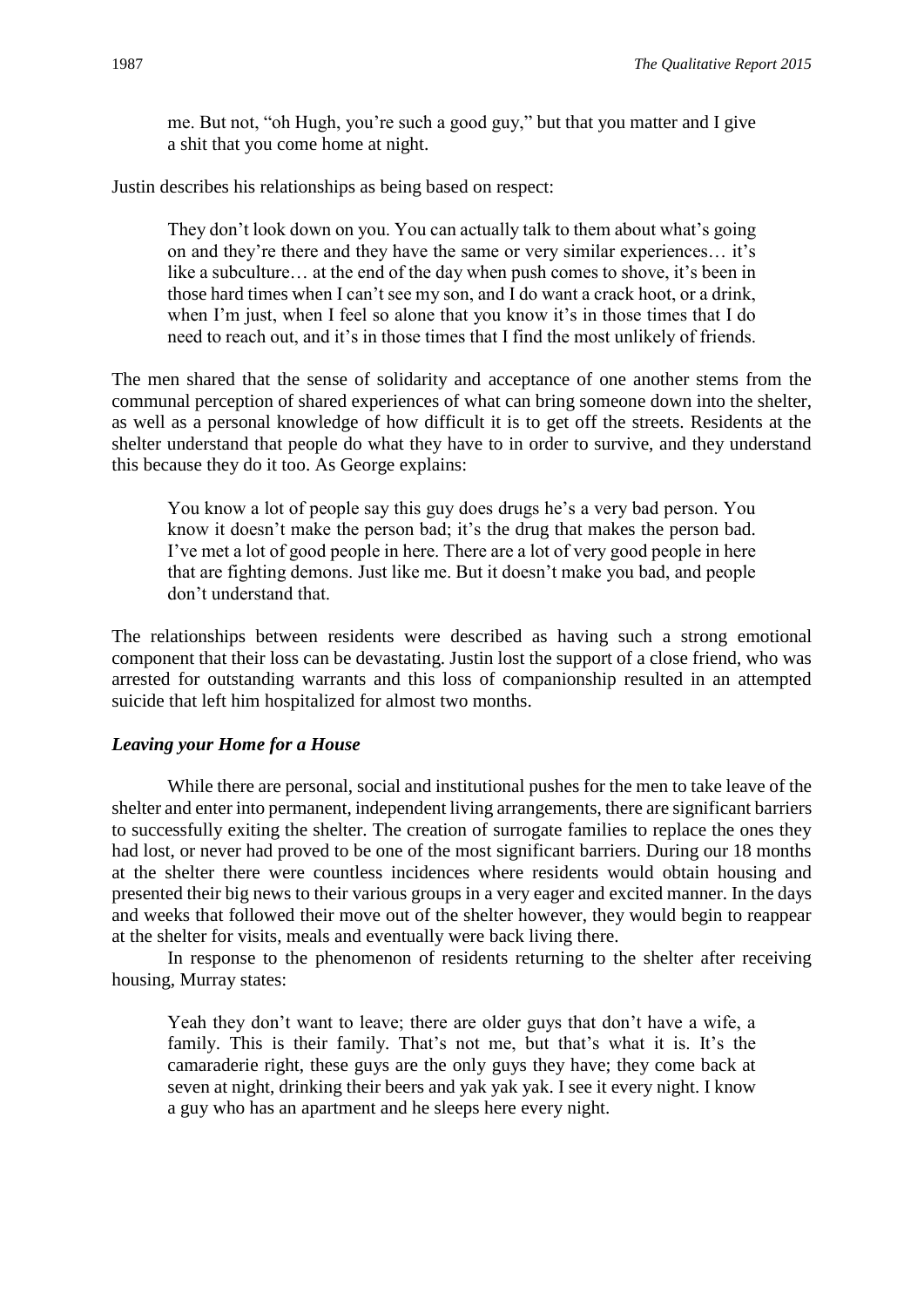Justin comments similarly:

The next thing you know you're in a house by yourself, or with roommates, and you start to wonder "hey I wonder what's going on at the [shelter], not because it's the [shelter], but because that's where your support system is. And that's why a lot of people end up coming back.

Hugh was not only reluctant to leave for fear of losing the supports he received but he also felt a sense of guilt for leaving those who relied on him.

I feel a responsibility to try and help some of these guys, I hate to say this but some people there's hope in, and others not as much. I really try and do whatever I can to help them realize that and get out, I mean I've gotten guys work, gotten outfitted for work, bought guys stuff to go to work; now part of me stays because of that sense of community and because like I'm scared to leave some of these people behind, like I'll worry about some people and I feel connected, there's something in me now, this inner activist now. I feel like I'm just not ready to go, because it's just not right, because there are guys in here that are absolutely never going to get out.

Gary, a man who chose to come back to live in the shelter after being housed in the community, stated:

I was working, but do you know what's funny? I had my place, I got everything I need and I'd go do the same thing. I'd go and bottle pick and visit with all my friends. Even when I had my own place and was working I was bored… you have everything you need, I would sit and drink my beer in front of the TV and it wasn't worth a flying shit… I've been homeless here; I've had a home and wished I was homeless because it sucked... I could live like this till I die.

For some it was the trauma and fear of rejection by the larger community who may not understand some of the experiences these men have had that made them reluctant to leave.

You know you try not to get used to it, not to get comfortable but you do. There are always so many people here. I am broken, damaged. Who will have me out there [in the community]? Shawn

Not everyone describes the shelter as home, Justin states:

This I would never consider a home, ever. I tried very hard not to get comfortable here. This is not a home, nothing is ours, your locker can be searched at any time, you can be asked to empty your pockets at any time. People get paid here to watch you. I can see why people stay here, and why they start to live here, I just haven't given up hope yet. The day you give up hope is the day this place becomes your home.

Justin does however acknowledge the difficulty of transitioning from the shelter into single dwelling living, something he has experienced numerous times since the age of 12 saying:

It's lonely. When you get back into society and you play happy neighbor. It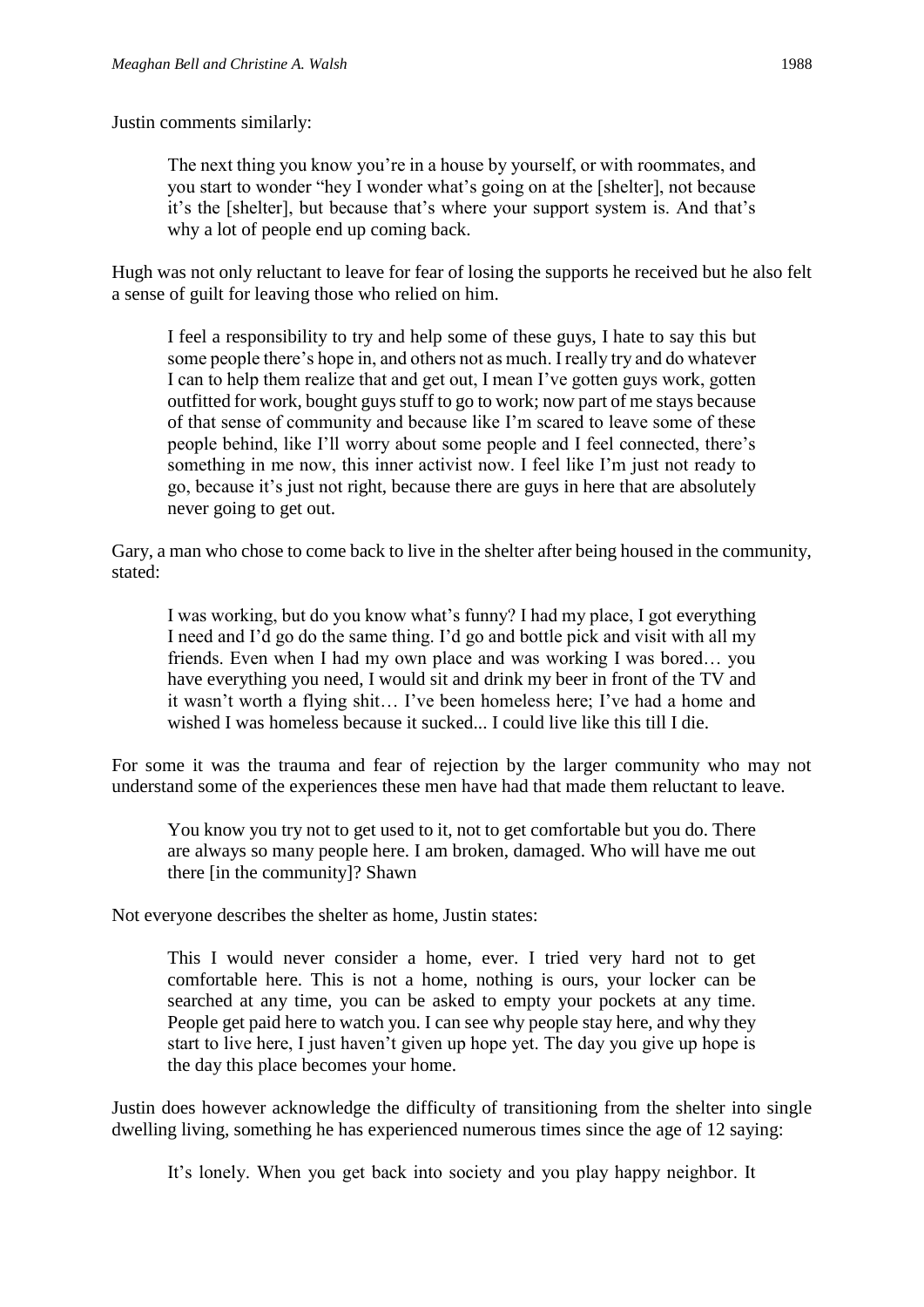becomes weird because that's [shelter] where your closest friends are, but it's also a source of shame because it's the [shelter]. Say you're going out for diner and your walking down the street and see someone you know, and you've been through a lot with these people, and you say hi to them, and then the normal people you are with are like "well who's that?" Simple question and when you say you used to stay at the [shelter], well those people aren't calling you back. So you're by yourself. You walk outside and there are people everywhere but there's no one to talk to. You start talking to someone on the street [laughs]. That's why people give up and come back here. Because you stop caring; your entire life changes over night. You go from being homeless to having a place that's safe and quiet but you're by yourself. So it's everything you wanted but in the same hand it's nothing if you can't live in your own skin right?

Shawn states, "I don't know if I want to go, need to go or have to go. I might just stay here. I'm o.k. here."

#### **Discussion**

Traditionally, homelessness has been conceptualized as merely the absence of shelter, but findings from this study aligns with homelessness research discerning "rooflessness" from "rootlessness," signifying that homelessness cannot be understood as merely the absence of shelter, but rather indicates the lack of a secure and satisfactory *home* (Rokach, 2005; Walsh, Rutherford, & Kuzmak, 2009). The absence of a home often corresponds with the loss of one's sense of identity, self-worth and self-efficiency (Boydell, Goering, & Morrell-Bellai, 2000). To be homeless is to have your condition of homelessness be the prime marker of identity – an identity of loss and failure (Anderson, 1997).

As a result of the stigmatization cast on to the homeless population, which is a result of the refutation to access social, economic and political power, it is often difficult for individuals who are homeless to not only try and ascertain a positive sense of self, but to also protect themselves from the processes of separation and labeling into categories based on disapproval, rejection, and discrimination (Kaufman, 2004; Phelan, Link, Moore, & Stueve, 1997). Snow and Anderson (1987) however have argued, despite the contention of "the homeless constituting a kind of superfluous population" in the sense that they fall outside the "hierarchy of structurally available societal roles and thus beyond the conventional, role-based sources of moral worth and dignity that most citizens take for granted" (p. 1336); members of the homeless community are able to generate personal identities that do, in fact, yield a measure of self-respect and dignity. This body or research portrays members of the homeless population as active agents who respond and react to their condition of homelessness in a number of ways (Liebow, 1993; Wagner, 1993; Wright, 1997). The sense of personal identities that are created by individuals experiencing homelessness must be understood within the context of their condition of homelessness.

Critical in our understanding of the intricate and dynamic relationships formed within the shelter is the perception of meaning within the context of their lives premised in exclusion and stigmatization. The relationships formed among the men have become the only viable alternative, and source for a positive affirmation of self. The sense of "outsiderness" and forced dislocation was profound among the men involved in this study. The correlation between their perception of being unwanted, and further entrenchment into street life is critical in the degree that, as Thompson (1928) observes, if people believe a thing to be real, then it is real in its consequences for them (as cited in Cohen, 1985). The consequences for the men as a result of their sense of neglect, has been the adoption of social adaption mechanisms and psychological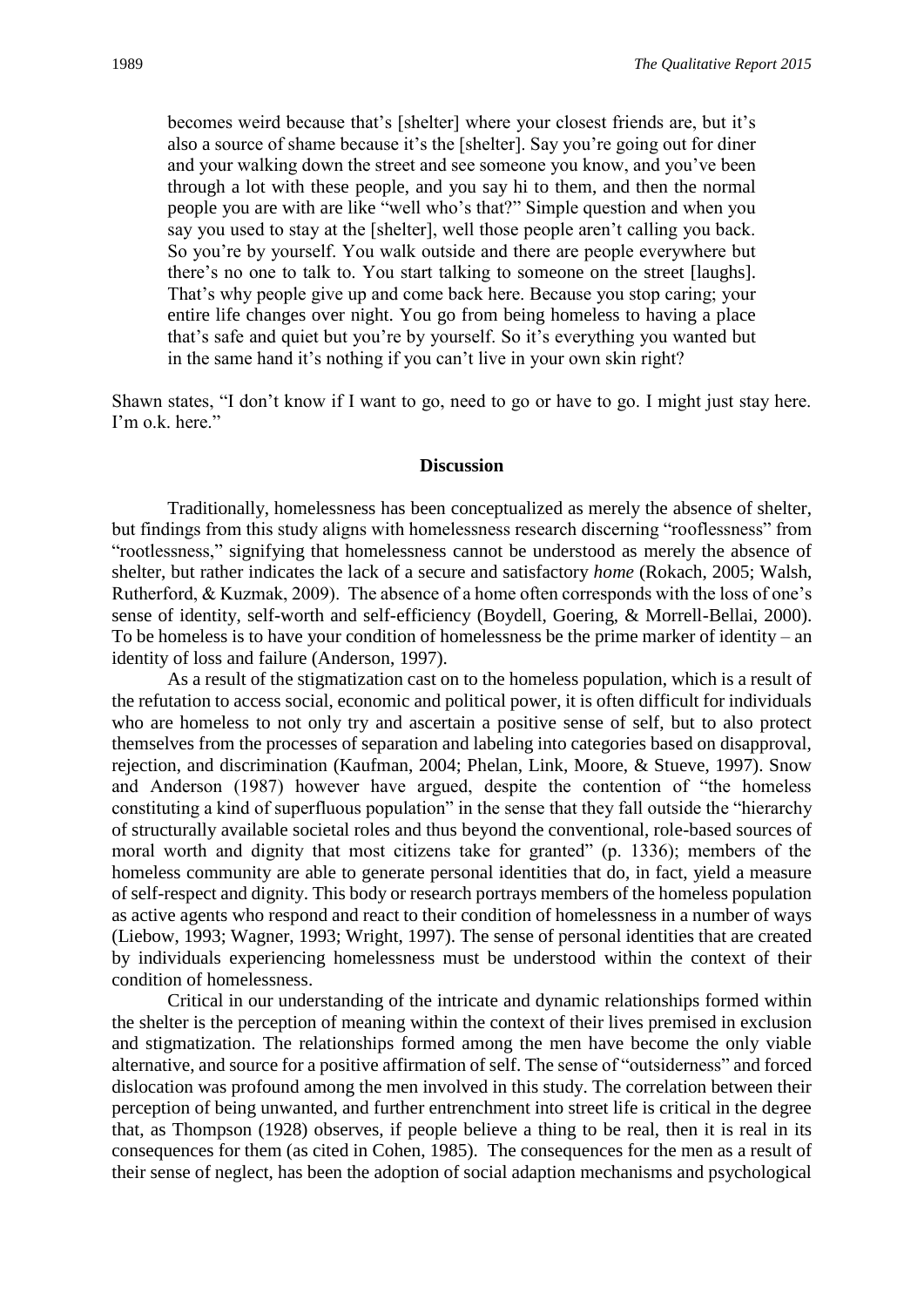survival behaviors. Similarly, to the findings of Anderson (2003), Frankl, (1985), Goffman, (1981), and Liebow (2003), the men in this study have adopted "spirited identities" whereby the level of trauma resulting from the degree of estrangement experienced by these men necessitated the adoption of survival behaviors that would allow them to transcend their superfluous position. These survival behaviors are evident in the forms of identity talk encouraged among residents aiding in the development of a positive sense of self and affirmation within the group. Additionally, the men have symbolically constructed their social world in a way that defined the moral order in such a way that their reality (homelessness) became tolerable, and to a degree embraced in order to salvage a positive conception of self. The defining symbolic features of the social world were aligned with the essential elements of community and availability of social roles that would produce a sense of worth and belonging. The function of the group was not only premised in the collective effort of the acquisition of physical survival necessities (important resources), but more importantly was the fulfillment of what Erikson (1966) and Becker (1962) have identified as the human beings greatest drive – a sense of personal worth.

McMillan and Chavis (1986) provide four essential elements in defining a sense of community: membership, influence, reinforcement, and shared emotional connection; suggesting there is an "inherent need for people to know that the things they see, feel, and understand are experienced in the same way by others"; and that individuals will perform a variety of tasks to achieve feedback and reassurance that they are not "crazy – that what they see is real and that it is seen in the same way by others" (p. 13). McMillan and Chavis (1986) demonstrate the often-overlooked communal nature of youth gangs who, they suggest can be considered a community of alienated individuals. The formation and maintenance of youth gangs are sustained through their collective shared history of estrangement and exclusion from traditional forms of community and social interactions. Membership in youth gangs provides the means by which the youth come to feel they have a place to belong and attain emotional and physical security as a result of their membership. The inference then, is that membership within a community may be particularly important for marginalized and excluded individuals because by virtue of their membership they can exhibit more influence and hold a greater degree of power (physical, political, material, and emotional) over their environment than is otherwise available to them as an individual (McMillan & Charvis, 1986).

The characteristics of community noted by McMillan and Chavis (1986) are not easily available to the men outside of the shelter environment. Thus the men have come to occupy various roles within shelter that help to shape their sense of self. For instance Hugh describes himself as the "caregiver"; he looks after the new residents, the elderly and those residents with mental health issues. Shawn is known as the "councilor" and prides himself on having residents come to him for help or to just talk; George identifies as the "volunteer" who can always be found helping out in the kitchen; and Justin, through his physical presence, and gang affiliation, offers security and physical protection for the group. The men feel that they contribute to the functioning of the shelter and more importantly, the community and the members within it. At the shelter they are contributing members, whether it is resources such as extra food from the kitchen, cigarettes obtained through government assistance checks, humor, or empathy and understanding. In mainstream community they are denied this opportunity  $-$  in fact are constantly demonized as "non-contributing" members.

In addition to the availability of socially valued roles (despite the fact that they are only valued within the context of the shelter), the men stay at or return to the shelter after receiving housing for three primary reasons: fear of losing the support of their community; survivor guilt; and internalized exclusion. It is important to reiterate the importance of Thompson's (1928) notion, (as cited in Cohen 1985), if people believe a thing to be real, than it is real in its consequences for them. The relationships that exist between people who are homeless have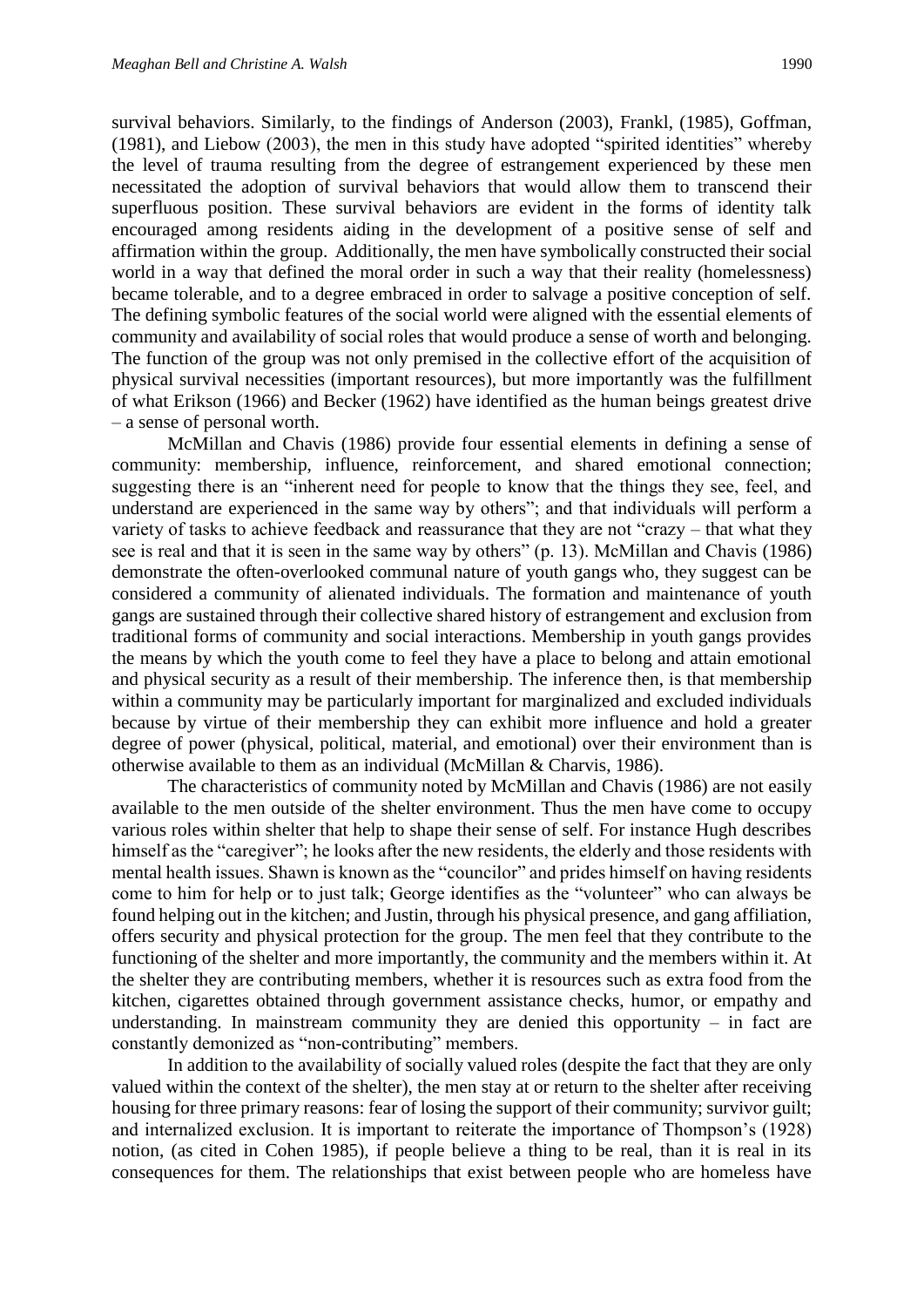been dismissed and undervalued based on the assumption that they are premised in substance use, deviance and insignificant in their own right. However, the men who participated in this study experienced their relationships as fundamental in their quest for self-worth. There was a sense of acceptance and belonging that arose through the relationships that countered their invisible and disenfranchised place in mainstream society. The residents believed their relationships, and shared experiences created a sense of belonging; and hence proved real in its consequences for them – reluctance to leave the people who accept and support them. There was a sense of fear and uncertainty in their ability to develop meaningful relationships with people considered "normal." A logic that relationships established with the domiciled population would be inauthentic as they felt they could not only share their personal experiences of trauma, violence, and homelessness; but that these experiences could not really be understood by the "normals."

The fear of losing the support attained through their relationships, without the subsequent development of alternate sources of support from the larger community was compounded by the guilt of abandoning, or taking away the support they extended to others. A sense of obligation to each other had developed whereby some residents expressed not wanting to leave the shelter and exit their own condition of homelessness because of the uncertainty of what would happen to those left behind. Participants exhibited a form of survivor guilt about leaving their relationships, which in some cases negatively affected their ability to maintain housing. For example, there were numerous anecdotal reported evictions as a result of inviting friends over to their new residences.

Finally, the internalized experiences of exclusion and stigmatization endured throughout the course of their episode(s) of homelessness deepened their level of entrenchment. The men came to associate more with the social and physical environments of street and shelter life than with the social conditions and requirements of the normative mainstream community. A process of normalization occurred to street life and what was required for survival: physically, socially and psychologically. Their entrenchment into the street and shelter life removed their status of homeless as the primary marker of their identity, as they came to adopt and embrace a new social role within the shelter community. No longer were the men anonymous and invisible.

Reducing the incidences of homelessness will require that we re-imagine our conventional understandings of the "home" breaking away from the middle class conception of the home (i.e., nuclear, hetero-normative). For many of the men at the shelter, whom have spent years living their everyday lives amongst hundreds of other people, the silence and isolation of single dwelling apartments can be unbearable. Re-imagining housing options, such as community housing allows for a less radical transition as the men become accustomed to living on their own while still having social contact and relations.

#### **Limitations**

One limitation to this study is in relation to the theoretical framework applied to the methodology. While SI was chosen particularly for the preference given to both personal agency and the important of relationship in the creation of meaning. SI is a micro-analytic framework, which precluded the examination of larger macro analytical elements. Thus, larger societal structures that influence the everyday lives of the participants in this study, while important, remained largely unexplored. However, this was a conscious decision in the study design as a substantial body of research exists concerning this area (see for example Dear, 1987; Harter et al., 2005; Lyon-Callo, 2004; O'Reilly, 1993).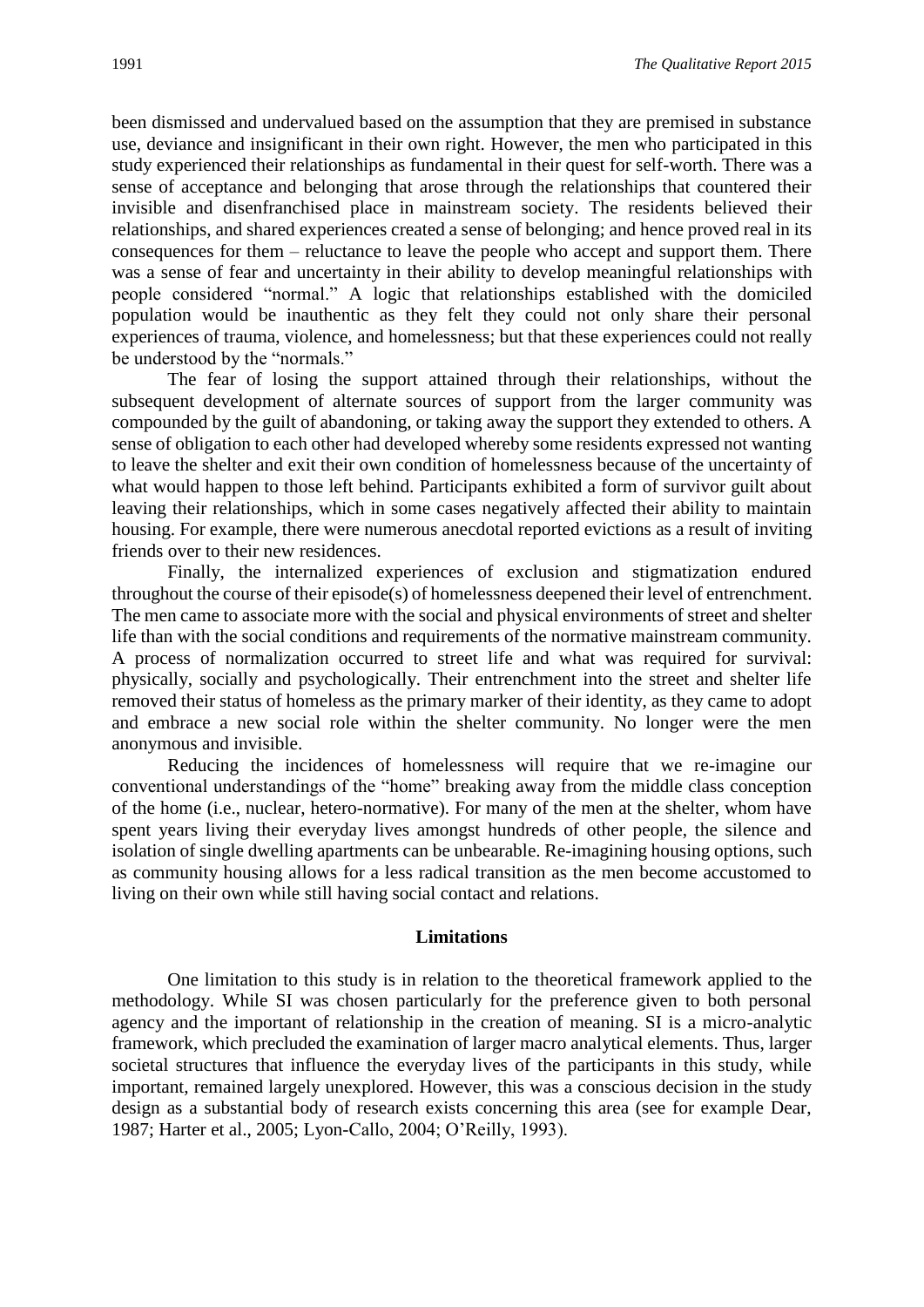#### **Conclusion**

There are systematic and personal barriers for people trying to exit homelessness, which are exacerbated by extensive, conceivably lifelong, periods of disenfranchisement and exclusion. The pathways into homelessness has been subjected to much investigation and are well established, but what has received considerably less attention is the impact of loss and social dislocation on the social identity of people experiencing homelessness and how this may impact strategies to end homelessness (Dordick, 1995, 1997). In this study, the inability for residents to occupy a valued, or at least non-stigmatizing, position in the larger community led many to embrace their membership in the social world of the shelter, and consequently deepened their entrenchment in homelessness. The perception of options available to the men was: be nobody and alone out there (in mainstream community); or be somebody and accepted in here (the shelter). The social world, actualized through the personal relationships between residents, provided the opportunity for members to attain comfort and acceptance in common experiences that arose through their condition of homelessness. It provided the space for shelter residents to seek refuge from the violence inflicted onto them by the domiciled population as a result of their spoiled identity as "homeless." The social support extended to members of the shelter community restored a sense of worth and reaffirmed residents' status as worthy human beings. Consequently, the sense of acceptance that was generated within the shelter community acted as a deterrent for some men to permanently take leave of the shelter as the end of their condition of homelessness corresponded with the loss of their support and community.

Homelessness is an emotional and psychological condition affecting individuals in a myriad of different ways. The battle is not putting people into houses, but rather accepting people into our communities with meaningful opportunities to participate. Collective efforts must be made to break down the discriminatory practices that sustain the "outsiderhood" of member of the homeless, and recently housed, populations. Simply providing housing is not enough; individuals exiting homelessness must have opportunities for meaningful community engagement. Denying opportunities to those recently housed can, and does, lead them back to the shelter.

Homelessness is a complex multifaceted social issue and strategies aimed at ending it must too by multifaceted, holistic, and focused on social transformation in both social and economic structures as well as the collective conscious. Research is needed to inform policy and programs that privileges the voices of those experiencing homelessness. Further, there is a need to understand the factors that contribute to individual's inability to maintain their housing, as we heard time and time again, "housing someone is the easy part, maintaining that housing is the hard part."

Plans aimed at ending homelessness must focus on community (re)integration and capacity building. Strategies must promote human dignity through community inclusion and acceptance; allowing marginalized individuals the opportunity to access and create a place and purpose in society. Until we can achieve this individual's will continue to cycle in an out of homelessness as efforts to re-house them deepen their sense of isolation and they return to the only community that will have them – the shelter.

### **References**

- Anderson, I. (2003). Synthesizing homelessness research: Trends, lessons and prospects. *Journal of Community and Applied Social Psychology, 13*(2), 197-205.
- Anderson, R. (1997). Street as metaphor in housing for the homeless. *Journal of Social Distress and the Homeless, 6*(1), 1-12.
- Becker, E. (1962). *The birth and death of meaning*. Glencoe, IL: Free Press of Glencoe.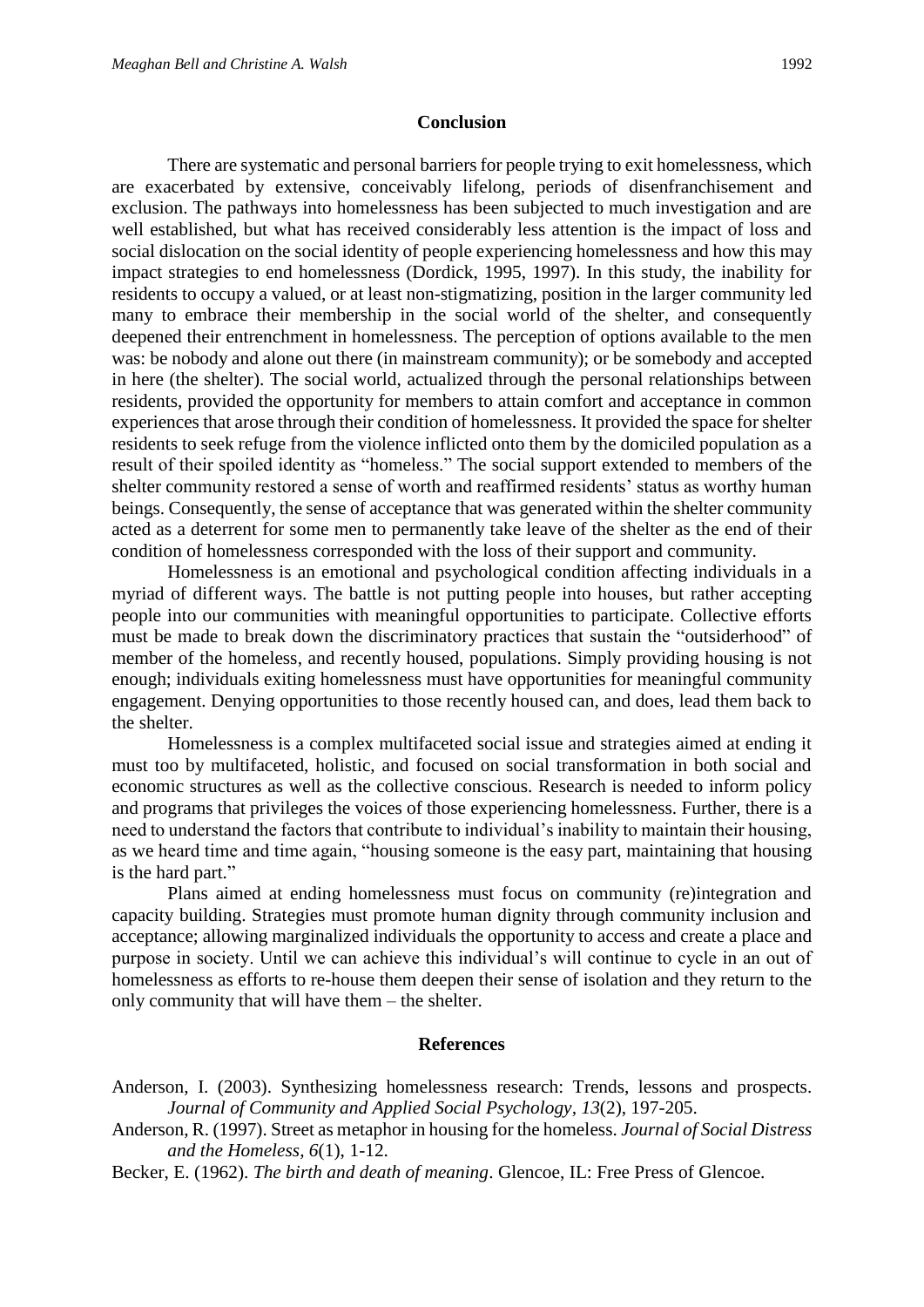- Benzies, K., Rutherford, G., Walsh, C., Nelson, A., & Rook, J. (2008). Homeless shelter residents: Who are they and what are their needs within a context of rapid economic growth? *New Scholarship in the Human Services, 7*(1), 1-14.
- Blumer, H. (1969). *Symbolic interactionism: Perspective and method*. Upper Saddle River, NJ: Prentice Hall, Inc.
- Boydell, K., Goering, P., & Morrell-Bellai, T. (2000). Narrative of identity: Re-presentation of self in people who are homeless. *Qualitative Health Research, 10*(1), 26-38.
- Charmaz, K. (1983). Loss of self: A fundamental form of suffering in the chronically ill. *Sociology of Health and Illness, 5*(2), 168-195.
- Cohen, A. (1985). *The symbolic construction of community.* London, UK: Routledge.
- Ellis, C. (2007). Telling secrets, revealing lives: Relational ethics in research with intimate others. *Qualitative Inquiry, 13*(3), 3-29.
- Erikson, E. (1966). The concept of identity in race relations: Notes and queries. *Daedalus, 95*(1), 145-171.
- Etherington, K. (2007). Ethical research in reflexive relationships. *Qualitative Inquiry, 13*(5), 599-617.
- Frankl, V. (1985). *Man's search for meaning: An introduction to logotherapy*. Boston, MA: Beacon Press Books.
- Goffman, E. (1981). *Forms of talk.* Philadelphia, PA: University of Pennsylvania Press.
- Juhila, K. (2004). Talking back to stigmatized identities: Negotiation of culturally dominant categorization in interviews with shelter residents. *Qualitative Social Work, 3*(3), 259- 275.
- Kaufman, J., & Johnson, C. (2004). Stigmatized individuals and the process of identity. *The Sociological Quarterly, 45*(4), 807-833.
- Liebow, E. (1993). *Tell them who I am: The lives of homeless women*. New York, NY: Penguin Books.
- McMillan, D., & Charvis, D. (1986). Sense of community: A definition and theory. *Journal of Community Psychology, 14*(1), 6-23.
- Phelan, J., Link, B., Moore, R., & Stueve, A. (1997). The stigma of homelessness: The impact of the label "homeless" on attitudes towards poor persons. *American Sociological Association, 60*(4), 323-337.
- Pleace, N. (1998). Single homelessness as social exclusion: The unique and the extreme. *Social Policy & Administration Issues, 32*(1), 46-59.
- Rokach, A. (2005). Private lives in public places: Loneliness of the homeless. *Social Indicators Research, 72*, 99-114.
- Schensul, S. L., Schensul, J., & LeCompte, M. D. (1999). *Essential ethnographic methods: observations, interviews, and questionnaires* (Book 2 in Ethnographer's Toolkit). Walnut Creek, CA: AltaMira Press
- Snow, D., & Anderson, L. (1987). Identity work among the homeless: The verbal construction and avowal of personal identities. *The American Journal of Sociology 92*(6), 1336- 1371.
- Snow, D., Anderson, L., & Koegel, P. (1994). Distorting tendencies in research on the homeless. *The American Behavioral Scientist, 37*(4), 461-475.
- Solarz, A., & Bogat, A. (1990). When social support fails: The homeless. *Journal of Community Psychology, 18*, 79-96.
- Wagner, D. (1993). *Checkerboard square: Culture and resistance in a homeless community.* Boulder, CO: Westview Press.
- Walsh, C., Rutherford, G., & Kuzmak, N. (2009). Characteristics of home: Perspectives of women who are homeless. *The Qualitative Report, 14*(2), 299-317. Retrieved from <http://nsuworks.nova.edu/tqr/vol14/iss2/6/>